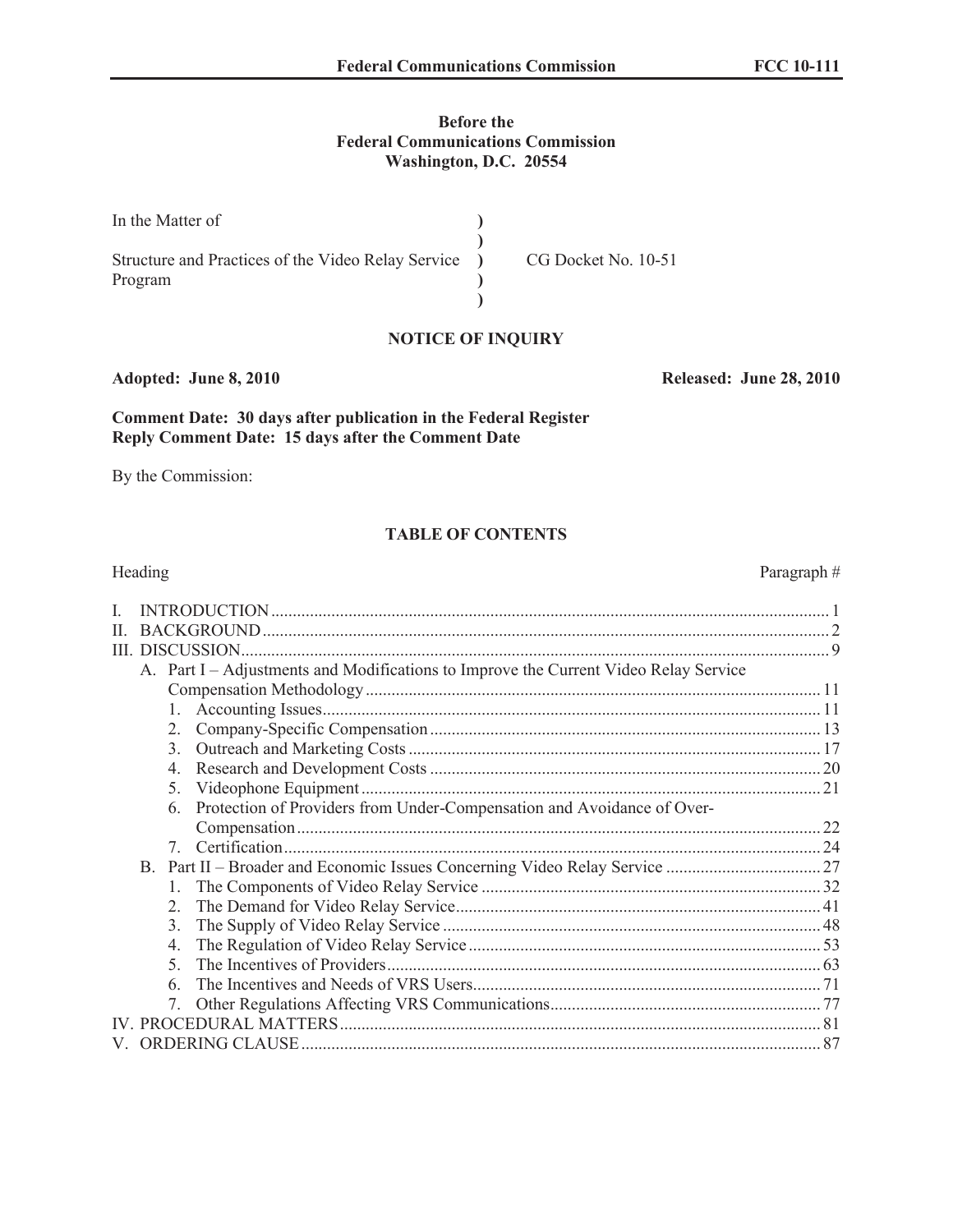#### **I. INTRODUCTION**

1. In this Notice of Inquiry (*NOI*), we take a fresh look at the Commission's video relay service (VRS) rules so that we can ensure that this vital program is effective, efficient, and sustainable in the future. Video relay service allows persons with hearing or speech disabilities to use American Sign Language (ASL) to communicate with friends and family and to conduct business in near real time. In this proceeding, we seek to improve the program to ensure that it is available to and used by the full spectrum of eligible users, encourages innovation, and is provided efficiently so as to be less susceptible to the waste, fraud, and abuse that plague the current program and threaten its long-term viability. Our goal is to solicit a wide range of thoughts and proposals for making the program work better for those who could benefit from it and those who pay into it.

## **II. BACKGROUND**

2. Telecommunications relay services (TRS) are designed to "provide the ability for an individual who has a hearing impairment or speech impairment to engage in a communication by wire or radio with a hearing individual in a manner that is functionally equivalent to the ability of an individual who does not have a hearing or speech impairment to communicate using voice communication services by wire or radio."<sup>1</sup> There are many forms of TRS, but all require a communications assistant (CA) to convey communications between the person with a speech or hearing disability and another individual. The CA serves as a conduit between the called and the calling party.

3. A person making a TRS call over the public switched telephone network traditionally relies on a text telephone (TTY) machine to transmit and receive text messages. To place a TRS call using a TTY, the individual dials 711 or a toll free TRS number. When a CA answers the call, the TRS user gives the CA the number of the hearing party he wishes to call by typing that number into his TTY; the CA then places an outbound voice call to that hearing party.<sup>2</sup> During the call, the CA voices all text communications sent by the TTY user to the hearing individual and types the hearing individual's responses so that the TTY user can read the responses as text. As illustrated in the following diagram, the CA serves as the link in the conversation, relaying text into voice and vice versa.<sup>3</sup> The process is performed in reverse when a voice telephone user initiates the call to a TTY user.

<sup>&</sup>lt;sup>1</sup> 47 U.S.C. § 225(a)(3). While the Americans with Disabilities Act (ADA) defines TRS as communication between a person with a disability and a person without a disability, in the past, the Commission has recognized limited circumstances in which a provider may be compensated for calls involving the use of two forms of TRS, for example, when the user of one form of relay (e.g., voice carryover) calls a user of another form of relay (e.g., hearing carryover). *Telecommunications Relay Services and Speech-to-Speech Services for Individuals with Hearing and Speech Disabilities*, Second Report and Order, Order on Reconsideration, and Notice of Proposed Rulemaking, CC Docket No. 98-67 & CG Docket No. 03-123, 18 FCC Rcd 12379 at 12396-12404, paras. 26-34 (2003). On January 28, 2009, nine providers filed a petition seeking a declaratory ruling by the FCC to clarify that such relay calls involving multiple communication assistants and relay technologies are forms of TRS eligible for reimbursement from the Interstate TRS Fund. *Telecommunications Relay Services and Speech-to-Speech Services for Individuals with Hearing and Speech Disabilities*, Petition for Declaratory Ruling, filed by AT&T; CAC; CSDVRS, LLC; GoAmerica, Inc.; LifeLinks, LLC; Snap Telecommunications, Inc.; Sorenson Communications, Inc.; Sprint Nextel Corporation; and Viable, Inc. (Jan. 28, 2009). We expect to address the merits of this petition in a separate proceeding.

<sup>2</sup> *See Telecommunications Relay Services and Speech-to-Speech Services for Individuals with Hearing and Speech Disabilities*, CC Docket No. 98-67, Report and Order and Further Notice of Proposed Rulemaking, 15 FCC Rcd 5140, 5142, para. 2 (2000) (*2000 TRS Order*).

<sup>&</sup>lt;sup>3</sup> Other forms of TRS are also available. For example, Internet Protocol (IP) captioned telephone service is a TRS that "permits an individual who can speak but who has difficulty hearing . . . to simultaneously listen to the other party and read captions of what the other party is saying."  $47 \text{ C.F.R.}$  §  $64.601(a)(12)$ .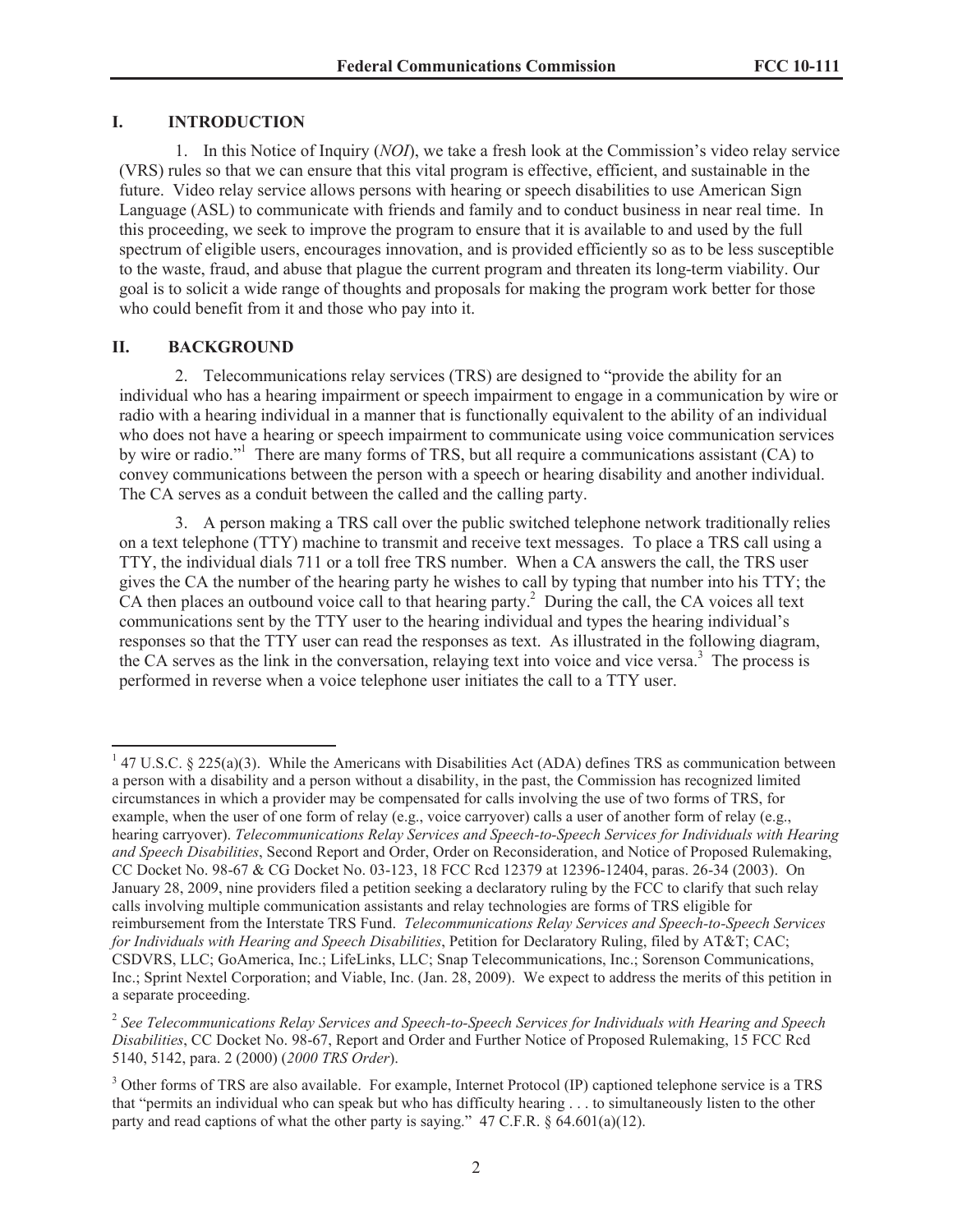

4. In 2000, the Commission recognized that the widespread adoption of broadband could transform the communications landscape for TRS users.<sup>4</sup> For example, real-time video-to-video communication promised the possibility that persons who use ASL could sign to each other via "pointto-point" calls, rather than typing to each other using TTYs.

5. Furthermore, real-time video communication via broadband also opened the door for a new form of TRS: video relay service. VRS replaces the TTY-to-TTY link between TRS user and a CA with a video-to-video link, allowing the person who uses ASL to communicate with another individual through a CA who can communicate in sign language. The CA interprets the call by voicing what the ASL user signs to the hearing individual, and signing back the hearing individual's responses. A typical VRS call is illustrated in the following diagram.



6. By enabling persons whose primary language is ASL to communicate in sign language instead of having to type their communications, VRS enables callers to more fully express themselves through facial expressions and body language that cannot be easily expressed in text. This ability to make or receive a telephone call and communicate in ASL with a voice telephone user has dramatically enhanced the personal and professional lives of many persons who are deaf or hard-of-hearing by allowing these individuals to engage in more natural conversations both with each other and with hearing individuals.

7. Individuals wishing to use VRS must typically purchase their own broadband connections, just as traditional TRS users must purchase their own telephone services. Commission rules require that a VRS user then register with a VRS provider,<sup>5</sup> who will assign a geographically appropriate ten-digit number to the user for use with his videophone equipment,<sup>6</sup> will ensure that all calls (whether VRS or

<sup>4</sup> *See 2000 TRS Order*, 15 FCC Rcd at 5152–54, paras. 21–27.

<sup>5</sup> *See* 47 C.F.R. § 64.611(b). Commission rules define the VRS provider with whom a user registers as that user's "default provider." The user then may choose to place all his VRS calls through that provider or dial-around that provider to place calls with other VRS providers.

<sup>&</sup>lt;sup>6</sup> See 47 C.F.R. § 64.611(a)(1). We intend the term videophone equipment to encompass a broad array of technologies that allow a user to communicate visually and, if desired, audibly with another end user.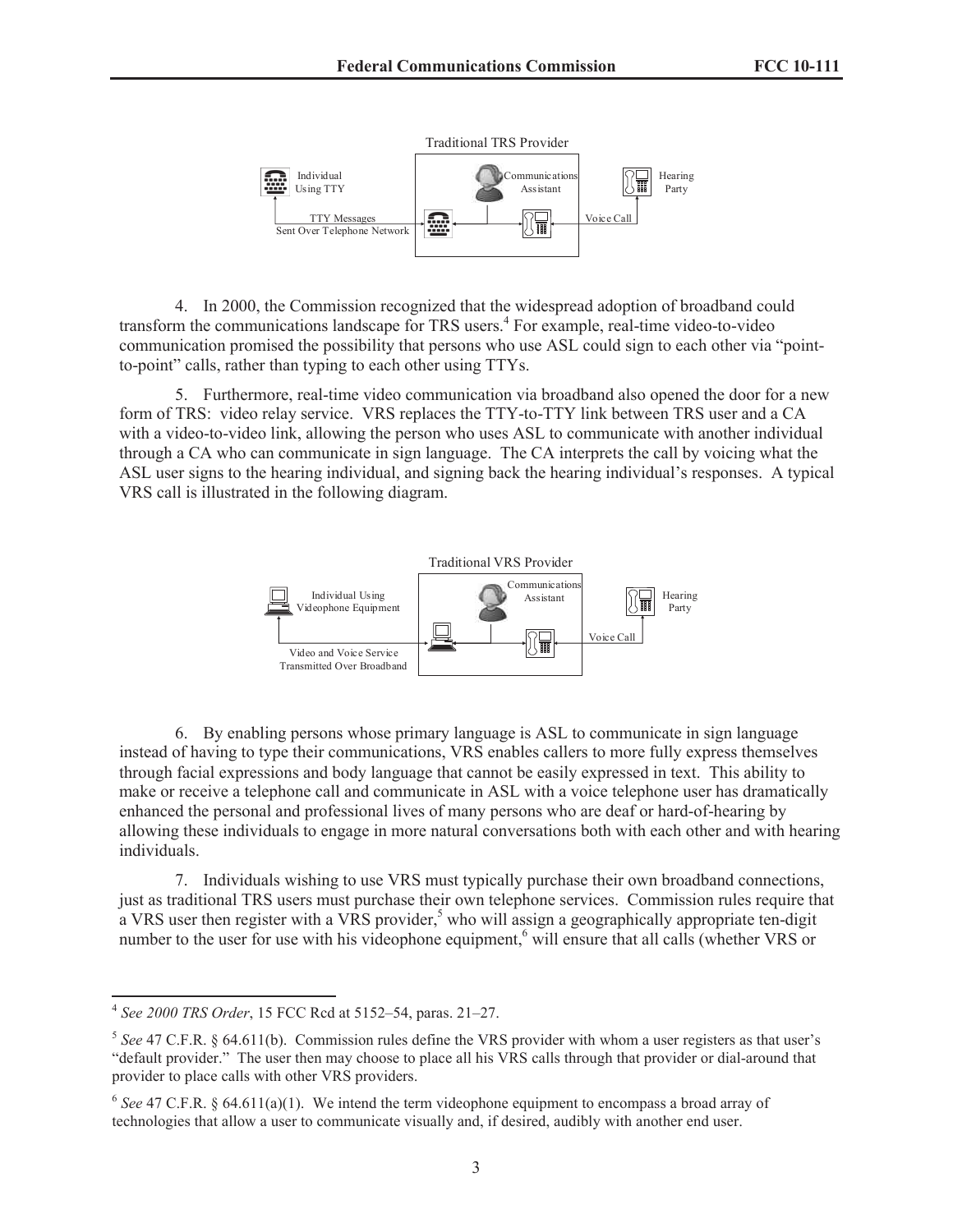point-to-point video) are properly routed to and from the user's videophone equipment,<sup>7</sup> and will pass on the VRS user's location to emergency personnel should he place an emergency call.<sup>8</sup> A VRS user automatically connects to his default VRS provider whenever he makes a VRS call.<sup>9</sup> Some VRS providers offer their registered users additional services or equipment, such as videophone equipment specially designed to handle VRS calls and point-to-point video service calls<sup>10</sup> or toll-free numbers so that hearing parties can reach the VRS user without paying long-distance charges.<sup>11</sup>

8. As required by statute, the Commission has established the Interstate TRS Fund ("Fund") to ensure that TRS users "pay rates no greater than the rates paid for functionally equivalent voice communications services . . . ."<sup>12</sup> The Fund is intended to compensate TRS providers for the reasonable costs of providing TRS.<sup>13</sup> Specifically, the Fund compensates VRS providers for their relay services at per-minute rates using payment tiers, designed to reflect the economies of scale of larger providers.<sup>14</sup> The Interstate TRS Fund also reimburses VRS providers for some of the additional costs they incur in providing VRS, such as emergency call routing.<sup>15</sup>

9 *See* 47 C.F.R. § 64.611(a)(2).

<sup>10</sup> *See Telecommunications Relay Service and Speech-to-Speech Services for Individuals with Hearing and Speech Disabilities*, CG Docket No. 03-123, Declaratory Ruling and Further Notice of Proposed Rulemaking, 21 FCC Rcd 5442, 5448–49, para. 16 (2006) (*VRS Interoperability Declaratory Ruling*).

<sup>11</sup> *See Telecommunications Relay Services and Speech-to-Speech Services for Individuals with Hearing and Speech Disabilities; E911 Requirements for IP-Enabled Service Providers*, CG Docket No. 03-123, CC Docket No. 98-67, WC Docket No. 05-196, Order, 24 FCC Rcd 14342, 14342–43, para. 2 (WCB CGB 2009) (waiving certain requirements in order to give the Commission time to reconsider TRS toll-free issues generally); *see also* Letter from Sean Belanger, Chief Executive Officer, CSDVRS, LLC, to Julius Genachowski, Chairman, FCC, CG Docket No. 03-123, at 2 (filed Jan. 29, 2010).

 $12$  47 U.S.C. § 225(d)(1)(D); 47 C.F.R. § 64.604(c)(4).

<sup>13</sup> 47 C.F.R. § 64.604(c)(5)(iii)(E). The Interstate TRS Fund collects contributions from all interstate telecommunications carriers so that all users of telecommunications share the costs of providing TRS. 47 C.F.R.  $§ 64.604(c)(5)(iii)(A).$ 

<sup>14</sup> *See Telecommunications Relay Services and Speech-to-Speech Services for Individuals with Hearing and Speech Disabilities*, CG Docket No. 03-123, Report and Order and Declaratory Ruling, 22 FCC Rcd 20140, 20167–68, paras. 67–72 (2007) (*2007 TRS Rate Methodology Order*). In the 2009–10 year, for example, the Interstate TRS Fund has compensated VRS providers at the rate of \$6.7025 per minute for the first 50,000 monthly minutes, \$6.4352 per minute for monthly minutes between 50,001 and 500,000, and \$6.2372 for monthly minutes above 500,000. *Telecommunications Relay Services and Speech-to-Speech Services for Individuals with Hearing and Speech Disabilities*, CG Docket No. 03-123, Order, 24 FCC Rcd 8628, 8634, paras. 16–18 (2009).

<sup>15</sup> *Telecommunications Relay Services and Speech-to-Speech Services for Individuals with Hearing and Speech Disabilities; E911 Requirements for IP-Enabled Service Providers*, CG Docket No. 03-123, WC Docket No. 05- 196, Report and Order and Further Notice of Proposed Rulemaking, 23 FCC Rcd 11591, 11627, para. 100 (2008) (*Internet-based TRS Numbering Order*) (authorizing reimbursement for "additional costs incurred by a provider that directly relate to: (1) ensuring that database information is properly and timely updated and maintained; (2) processing and transmitting calls made to ten-digit numbers assigned pursuant to this *Order*; (3) routing emergency calls to an appropriate PSAP; (4) other implementation related tasks directly related to facilitating tendigit numbering and emergency call handling; and (5) consumer outreach and education related to the requirements and services adopted in this *Order*").

<sup>7</sup> *See* 47 C.F.R. § 64.611(a)(2).

<sup>8</sup> *See* 47 C.F.R. § 64.605(b)(2).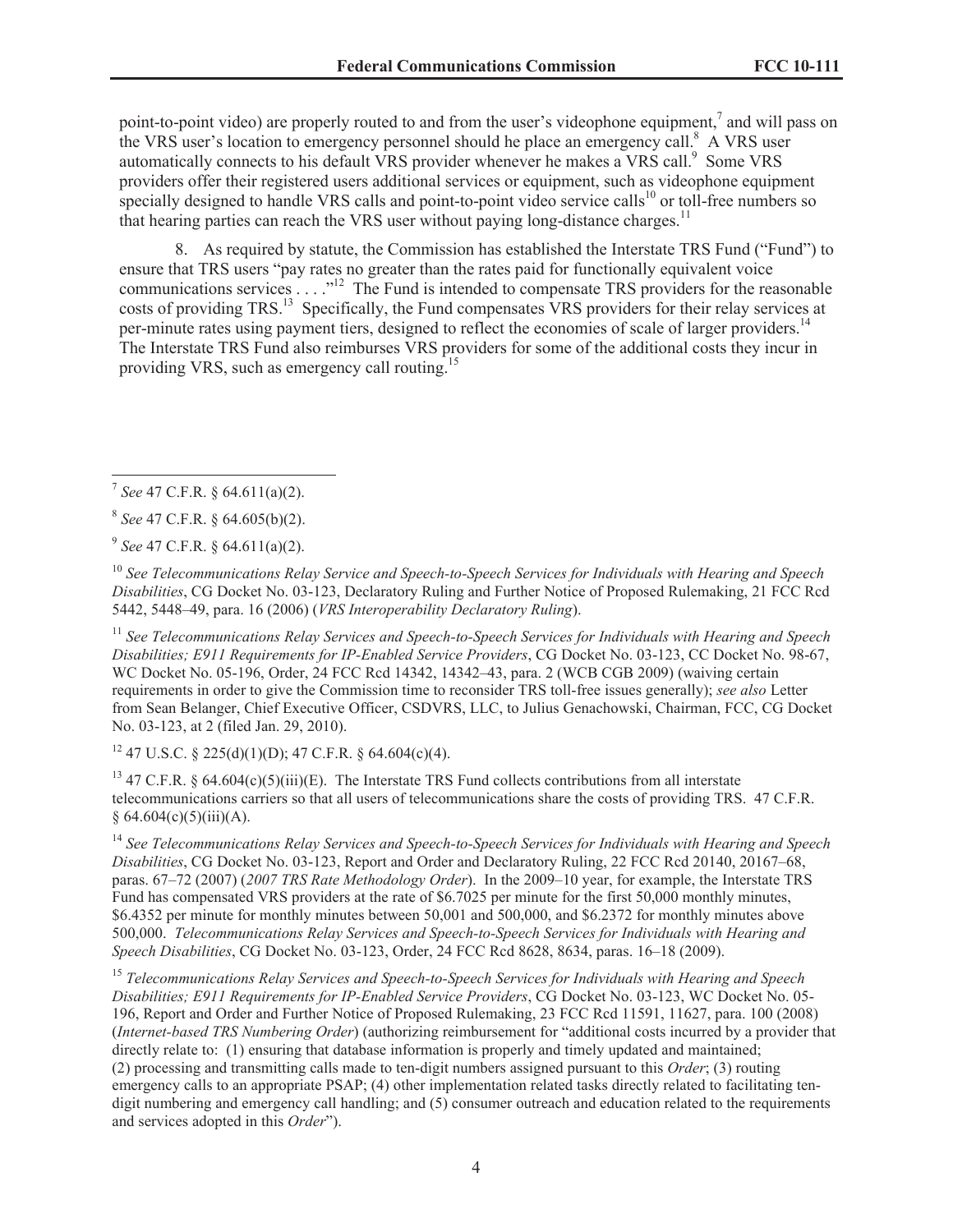#### **III. DISCUSSION**

9. We present this *NOI* in two parts. In Part I, we ask broad questions on exactly how VRS providers should be compensated if the Commission retains the current, multiple provider model for delivering VRS. We ask specific questions about whether and, if so, how, the current, established compensation methodology should be altered. This first part of the *NOI* would presume to build on the existing ratemaking structures. In Part II, we ask whether we should consider fundamental changes to the delivery of VRS and market structure for the service. In both parts, our objective is to find ways to ensure that this vital program is effective, efficient, and sustainable. We specifically seek comment on the most effective and efficient way to make VRS available and to determine what is the most fair, efficient, and transparent cost recovery methodology.

10. The Commission has already taken several steps to tackle these challenges. On December 17, 2009, the Commission held a public workshop to discuss ways to make the provision of VRS more fair, efficient, and transparent and to discuss mechanisms for combating waste, fraud, and abuse.<sup>16</sup> Since that workshop, the Commission has convened an inter-Bureau task force to study these issues, with an eye towards resolving immediate problems with the program, while comprehensively reexamining the market for VRS. In that vein, the Consumer and Governmental Affairs Bureau issued a declaratory ruling on February 25, 2010 to clarify the scope of compensable VRS calls and curb certain abusive practices that have threatened the program's sustainability.<sup>17</sup> In addition, we recently released the *VRS Declaratory Ruling, Order, and NPRM*, in which we reiterated and adopted rules, and sought comment on a broad array of possible changes to our rules, in order to further detect and deter the misuse of VRS and the billing of illegitimate minutes to the Fund.<sup>18</sup> This *NOI* is the next step in taking a fresh look at the VRS program as a whole. We recognize that we will not be able to complete this proceeding before the next TRS rate cycle takes effect, *i.e.,* July 1, 2010. We expect to complete this proceeding before Fund year 2011-12, which begins on July 1, 2011.

## **A. Part I – Adjustments and Modifications to Improve the Current Video Relay Service Compensation Methodology**

#### **1. Accounting Issues**

11. VRS providers, despite differences in size, should theoretically all be incurring the same types of compensable costs. For example, they should all incur similar types of costs associated with communications assistants, equipment used by communication assistants, telephone and internet service and expenses, overhead elements and structures, including management-related expenses. We seek comment on the extent to which this is the case. We currently apply the Commission Part 32 – Uniform System of Accounts to TRS providers.<sup>19</sup> We seek comment on whether Part 32 continues to provide the

<sup>&</sup>lt;sup>16</sup> See FCC Announces Workshop on VRS Reform to be Held on December 17, 2009, Press Release (Dec. 3, 2009), *available at* http://hraunfoss.fcc.gov/edocs\_public/attachmatch/DOC-294966A1.doc; Video Relay Service Reform Workshop Video (Dec. 17, 2009), http://www.fcc.gov/live/2009\_12\_17-workshop.html.

<sup>17</sup> *See Structure and Practices of the Video Relay Service Program*, CG Docket No. 10-51, Declaratory Ruling, 25 FCC Rcd 1868 (CGB 2010) (*Compensable VRS Calls Declaratory Ruling*).

<sup>&</sup>lt;sup>18</sup> *Structure and Practices of the Video Relay Service Program, CG Docket No.* 10-51, Declaratory Ruling, Order, and Notice of Proposed Rulemaking, FCC 10-88 (rel. May 27, 2010) (*VRS Declaratory Ruling, Order, and NPRM*).

<sup>&</sup>lt;sup>19</sup> 47 CFR § 64.604(c)(5)(iii)(C) and (E). The "Preface" of the Commission's Uniform System of Accounts, 47 CFR § 32.1, states: "The revised Uniform System of Accounts (USOA) is a historical financial accounting system which reports the results of operational and financial events in a manner which enables both management and regulators to assess these results within a specified accounting period. The USOA also provides the financial community and others with financial performance results. In order for an accounting system to fulfill these purposes, it must exhibit consistency and stability in financial reporting (including the results published for regulatory purposes). Accordingly, the USOA has been designed to reflect stable, recurring financial data based to the extent regulatory (continued . . .)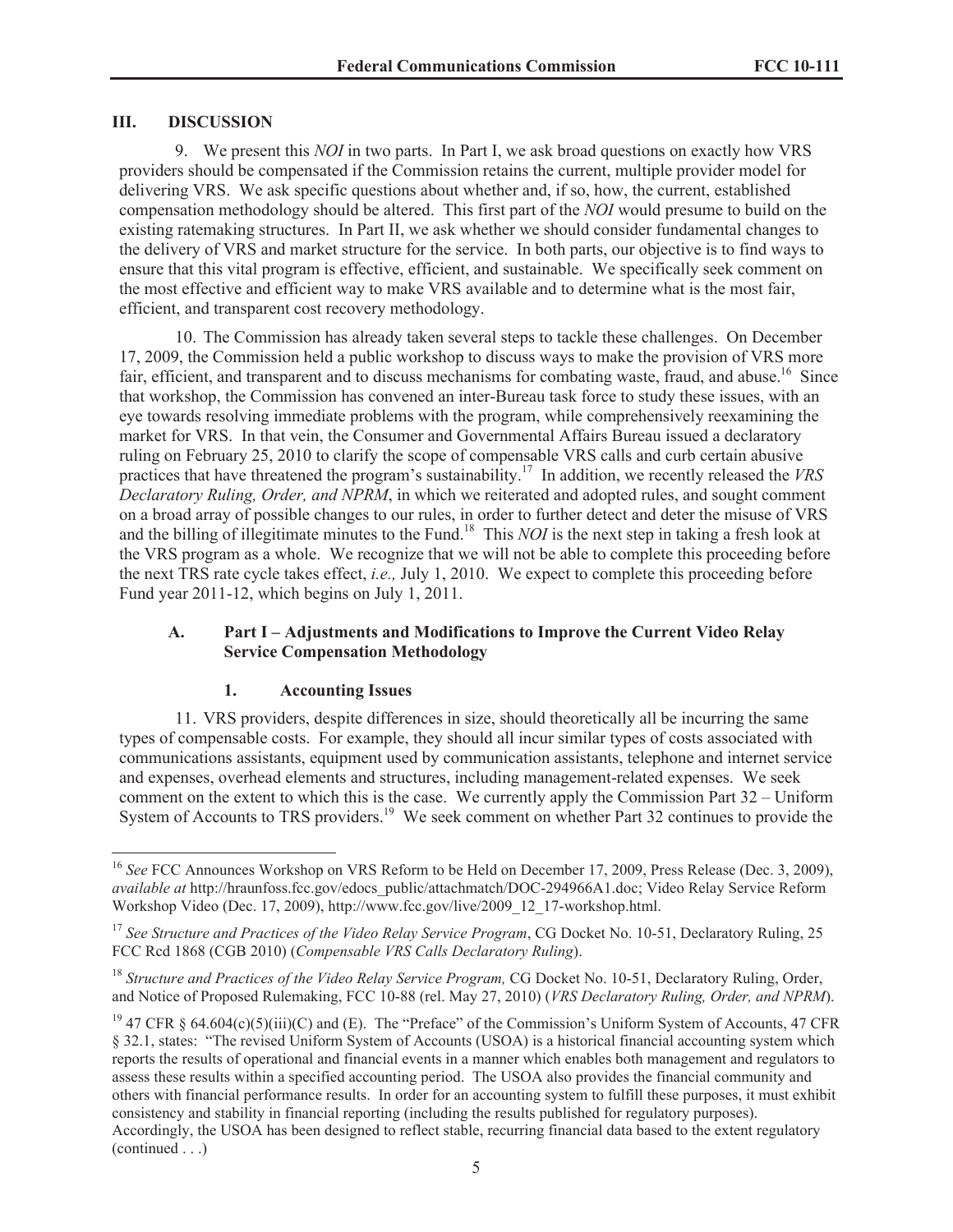best system of accounting for VRS providers. If so, we also seek comment on what specific subaccounts are appropriate to require for all VRS providers. We are especially interested in comments from the Fund administrator concerning which specific sub-accounts<sup>20</sup> are properly required for all VRS providers, balancing the need for accurate cost and accounting data and not imposing unnecessary burdens on providers. $^{21}$ 

12. We also seek comment on whether the Commission should "cap" or set reasonableness limits (*e.g.,* based on scale) on the compensability of costs in total or for specific cost categories. For example, we seek comment on whether the Commission should define reasonable ranges, or establish maximum compensable amounts, for executive compensation, outreach expenses, and other expenses that, to date, have fluctuated substantially from provider to provider. We also seek comment on whether the Commission should set limits for other types of costs, such as cash working capital and building costs and dividend payments to investors. More specifically, to what extent should the Fund support debt repayment to capitalize for growth? Comments should provide supporting rationale for the positions.

#### **2. Company-Specific Compensation**

13. We seek comment on whether to establish company-specific compensation for each provider. Commenters should address whether a company-specific methodology would enable greater accuracy in matching compensation to costs than an averaged or three-tiered system. Comments should address the "tiered" system used in recent years and whether the tiered system should continue as is, be discontinued, or be modified. Commenters should also address whether a company-specific methodology is fairer to all providers. We also seek comment on whether a change to using companyspecific calculations of compensation would require a rule change.

14. We further seek comment on whether a company-specific compensation methodology that continues to disburse funds based on minutes of use would require company-specific demand projections. Alternatively, this type of minutes-based compensation methodology could be based on historical demand adjusted by an industry-wide projected growth factor to establish the size of the fund. The administrator could project the growth in demand for VRS based on trend analysis and apply the growth factor to each provider's historical (actual) demand for the prior year. We seek comment on this method and encourage commenters to propose other methods of projecting growth.

15. We seek comment on the proper use of historical cost information. We note that four years of data comparing compensation rates based on projected compensable costs with what the rates based on actual, historical, compensable costs could have been, demonstrate a potentially significant discrepancy between the two approaches.<sup>22</sup> Should historical costs be used to establish compensation

<sup>21</sup> In the recently-released *VRS Declaratory Ruling, Order, and NPRM*, we sought comment on the need for transparency in the costs of providing VRS service that is compensated from the Fund, and whether we should require that all VRS provider cost and demand data be made available to the public. *VRS Declaratory Ruling, Order, and NPRM*, at paras. 51-54.

<sup>22</sup> *See, e.g.,* National Exchange Carrier Association, Inc. (NECA), *Interstate Telecommunications Relay Services Fund Payment Formula and Fund Size Estimate*, CG Docket No. 03-123, at 13-14 (filed May 1, 2009) (*NECA 2009 TRS Rates Filing*); *2007 TRS Rate Methodology Order,* 22 FCC Rcd at 20165, para. 56 n.170 (requiring VRS providers to continue to file with the Fund administrator annual costs and demand data because "this information, which includes actual costs for prior years, will be helpful in reviewing the compensation rates ... [adopted] and (continued . . .)

<sup>(</sup>continued from previous page)

considerations permit upon the consistency of the well established body of accounting theories and principles commonly referred to as generally accepted accounting principles."

 $20$  A term used in bookkeeping. For example, the insurance expense account may have various different subcategories such as building and property insurance, auto/fleet insurance, general liability, environmental, professional liability, law enforcement, and other insurance.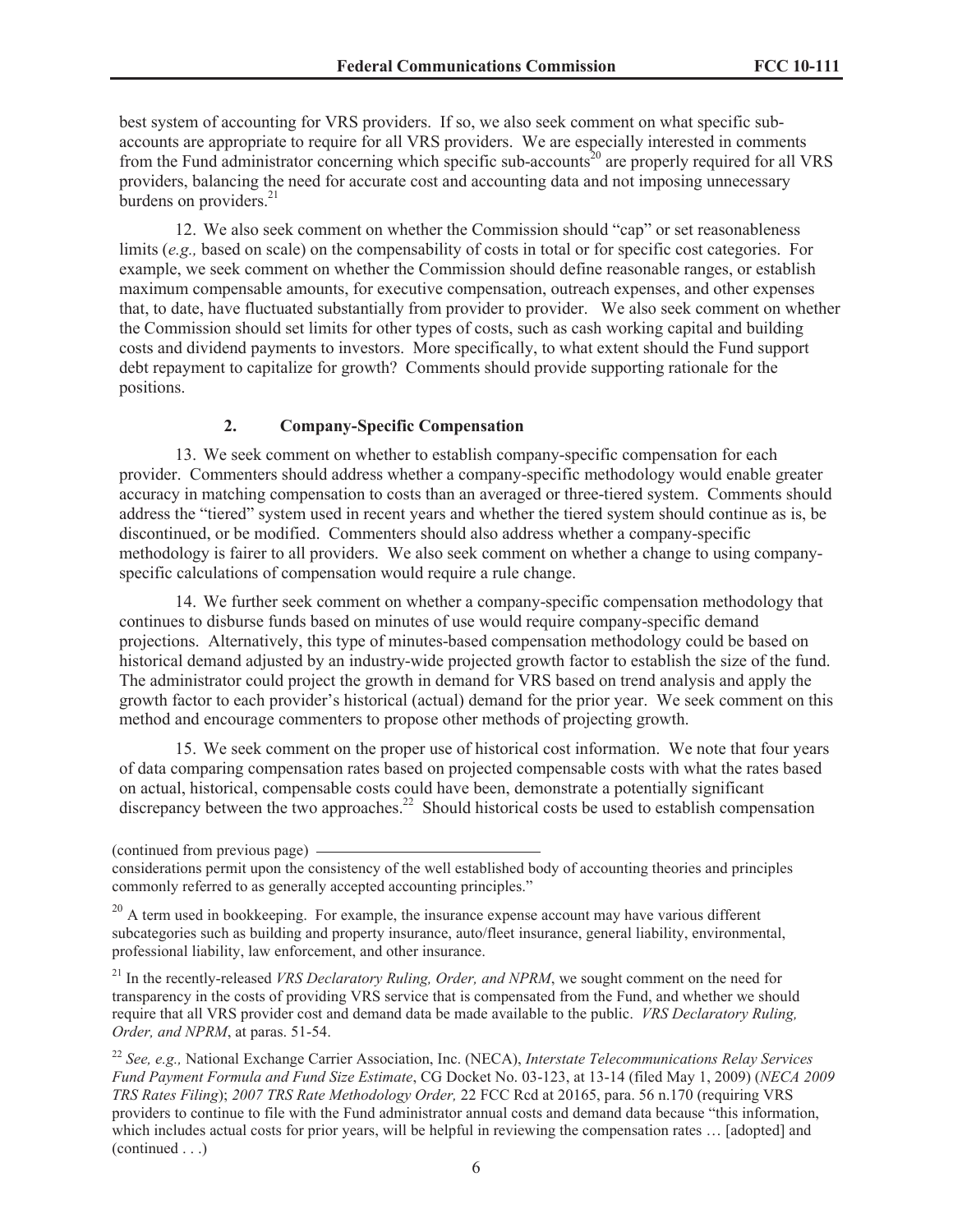rates, and if so, in what way? What factors should be considered or applied to historical costs to develop reasonable projected costs? How should demand growth factors be considered relevant to provider compensation? Does a compensation scheme that is based on historical costs provide incentives for efficient delivery of VRS?

16. Commenters should address any other issues they deem appropriate concerning VRS compensation.

## **3. Outreach and Marketing Costs**

17. The lack of data concerning the number of actual and potential users of VRS makes it difficult to assess the effectiveness of funded outreach programs. It is also difficult to determine the extent to which outreach expenditures by providers have overlapped with one another, and therefore, the extent to which the funds devoted for this purpose have been reasonable or excessive. In addition, some have suggested that provider-sponsored outreach is too similar to marketing and that only the Commission or its Fund administrator would be sufficiently neutral to effectively conduct an outreach program. We therefore seek comment on whether, and the extent to which, the Fund should compensate providers for outreach and marketing activities, including whether such funding should be capped for each provider.

18. As a predicate matter, we seek comment on how to define "outreach" for purposes of this analysis. What components and activities should be considered part of outreach? How does "outreach" differ from "marketing"? Are there any safeguards that the Commission should adopt to help ensure that expenditures attributable to each are differentiated? Should permissible costs be limited to those costs associated with outreach connected to the relay service used to perform the outreach (*e.g.,* using VRS to perform outreach related to VRS)? To whom may providers direct outreach activities for which providers may be compensated from the Fund  $-i.e.,$  to potential users only, or also to the general public? What should the purpose(s) of compensable outreach be?

19. In addition, we seek comment on how to compensate providers for outreach or marketing activities that we deem to be of the type eligible for compensation from the Fund. For example, should each provider be given a specified sum of money to spend on outreach and marketing (*e.g.,* based on cost per gross add)? Alternatively, should outreach costs be reimbursed through per-minute compensation up to a certain percentage of the rate established for each minute of use? We also seek comment on whether the Commission or administrator would be able to more effectively conduct a TRS outreach program through a coordinated, nationwide effort than the current provider efforts sponsored by individual providers.

#### **4. Research and Development Costs**

20. In recent years, the Commission has disallowed expenses associated with research and development, except to the extent that such expenses are necessary to meet our mandatory minimum standards.<sup>23</sup> Nevertheless, newly emerging communication technologies could offer significant potential for achieving greater functional equivalency for VRS users, and we recognize that Congress has directed

<sup>(</sup>continued from previous page)

whether they reasonably correlate with projected costs and prior actual costs"); *Telecommunications Relay Services and Speech-to-Speech Services for Individuals with Hearing and Speech Disabilities*, CG Docket No. 03-123, Public Notice and Notice of Proposed Rulemaking, 24 FCC Rcd 6029, 6033, para. 11 (2009) ("the VRS rates adopted in [the *2007 TRS Rate Methodology Order*] may not accurately reflect the providers' reasonable actual costs of providing service in compliance with our rules"). *See also* para. 30, *infra.*

<sup>23</sup> *See, e.g., Telecommunications Relay Services and Speech-to-Speech Services for Individuals with Hearing and Speech Disabilities*, CC Docket Nos. 90-571 & 98-67, CG Docket No. 03-123, Report and Order, Order on Reconsideration, and Further Notice of Proposed Rulemaking, 19 FCC Rcd 12475, 12547-12548, para. 189 (2004) (*2004 TRS Order*).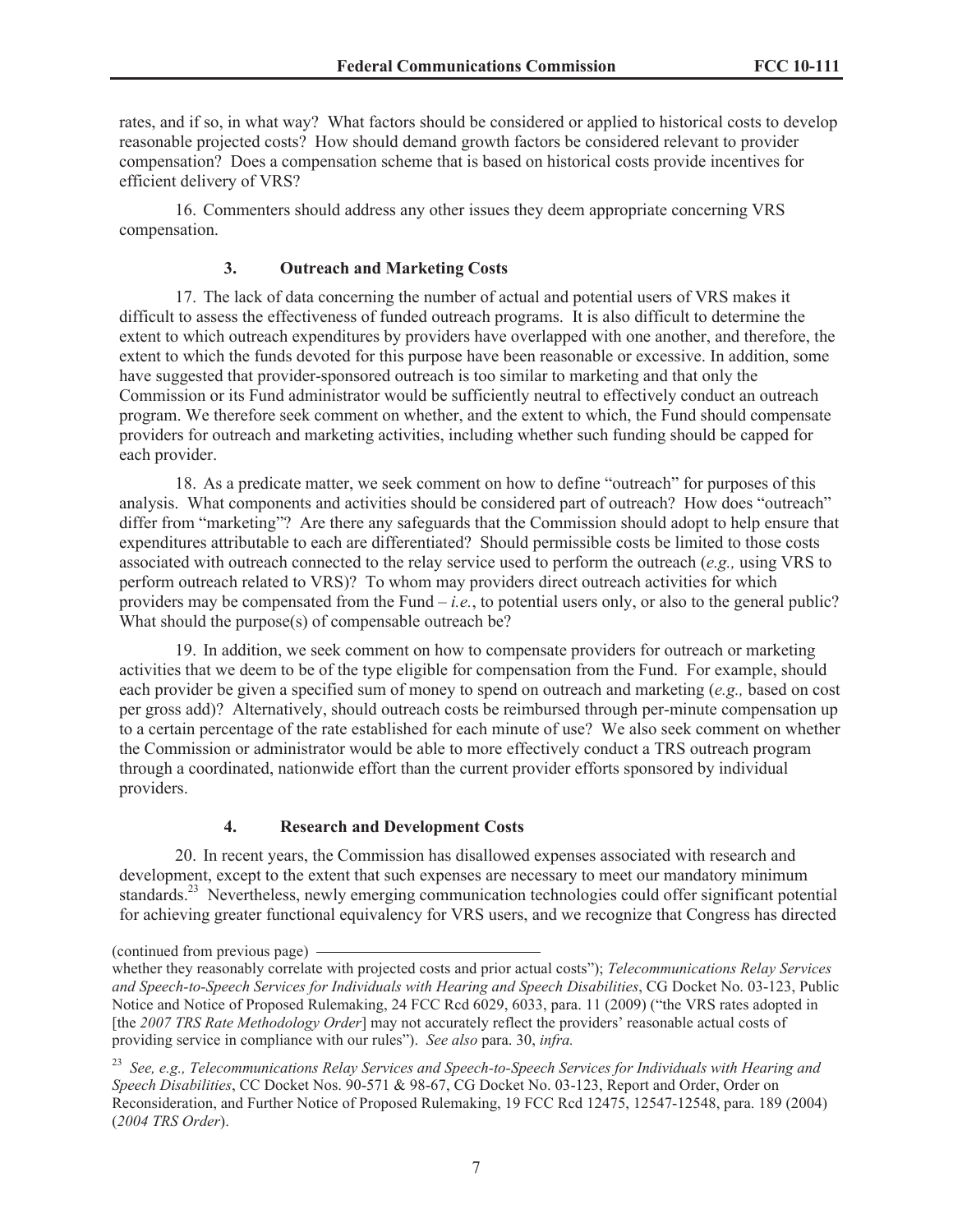the Commission to ensure that our TRS regulations do not discourage or impair the development of improved technology.<sup>24</sup> We therefore seek comment on whether and, if so, the extent to which, the Commission should revise its rules to explicitly permit compensation for research and development, as well as what controls the Commission should put in place to ensure that such compensation is provided equitably across all VRS providers. For example, should compensation for research and development be included as part of the per minute rate, or would it be preferable to have an established sum for this purpose, which could be divided among providers? Should there be a cap on reimbursable expenditures for research and development (*e.g.,* based on a percentage of revenue)? We also seek comment on what steps the Commission should take to ensure that the results of research and development, which would be supported by the Fund, are fairly shared so that all providers and ultimately all users are able to enjoy the results. Furthermore, as a threshold matter, we seek comment on how the Commission should define research and development for the sake of this analysis, and to ensure that if we revise our rules in this area, the revised rules are contoured to effectuate the goals of section  $225(d)(2)$  of the Act.

#### **5. Videophone Equipment**

21. At present, all VRS users obtain their videophone equipment from VRS providers. Concerns have been raised about the level of interoperability of videophone equipment and whether the current state of interoperability promotes functional equivalency for  $\overline{VRS}$  users.<sup>25</sup> Even if the Commission retains the current model for compensating and delivering VRS, there are numerous questions surrounding the functionalities, costs, and distribution of videophone equipment. To begin with, how should the Commission compare the cost and quality of different videophones with the cost and quality of different voice telephones? For example, a voice telephony user generally has numerous equipment options, ranging from the least expensive landline telephones to mobile phones to personal digital assistants that integrate voice and data communications. In addition, a voice telephony user may purchase a voice telephone from a selection of retail establishments, rather than being limited to his or her service provider. Do VRS users have similar options and if so, what are they? What is the most efficient way for people who are deaf or hard-of-hearing to obtain videophone equipment? How far should the Commission go to ensure that affordable videophone equipment is available to VRS users? Should the Commission create a program to create direct user subsidies for the provision of videophones? Should efforts be made to switch VRS users over to mainstream video technology so they can acquire phones from retail establishments and not be dependent on individual providers for their phones? What are the approximate costs of videophones in retail establishments? Are there videophones that are priced comparably to voice phones? If the least expensive videophones are priced similarly to the least expensive voice telephones, does the Commission need to subsidize videophone equipment? Various states have equipment distribution programs that provide specialized customer premises equipment to people with disabilities. To what extent do such programs distribute videophones? What can be learned from these programs that could be applied to a national equipment program? Does allowing a VRS provider to subsidize the purchase of videophones improve deployment of needed videophone equipment or deter competition? Should VRS providers be allowed to require long-term contracts with VRS users if they do subsidize the equipment as many wireless telephone companies do now?<sup>26</sup>

 $24$  47 U.S.C. § 225(d)(2).

<sup>25</sup> *See* note 43, *infra.*

<sup>26</sup> *See Implementation of Section 6002(b) of the Omnibus Budget Reconciliation Act of 1993; Annual Report and Analysis of Competitive Market Conditions With Respect to Commercial Mobile Services*, WT Docket No. 08-27, Thirteenth Report, 24 FCC Rcd 6185, 6272–73, paras. 185–86 (WTB 2009).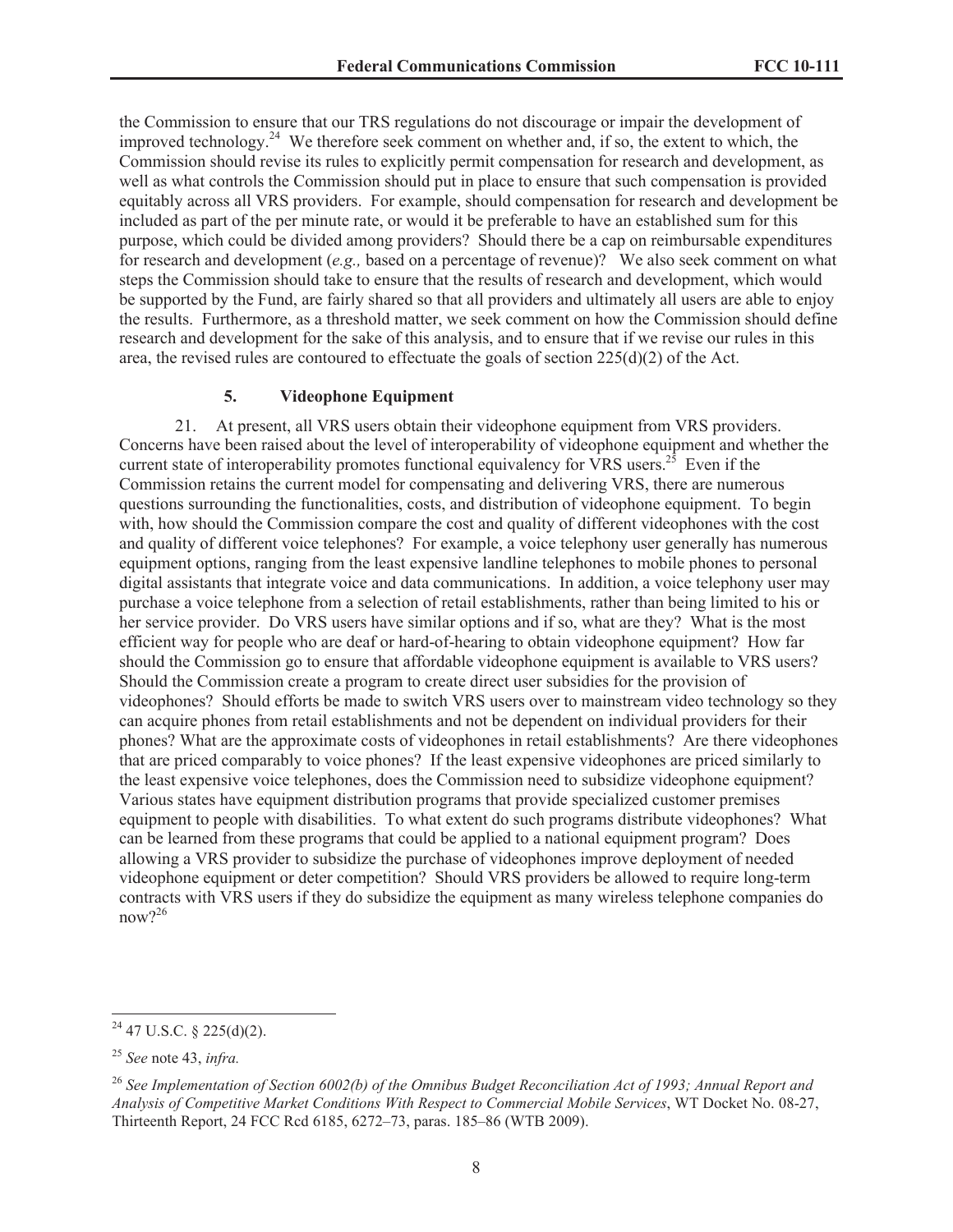#### **6. Protection of Providers from Under-Compensation and Avoidance of Over-Compensation**

22. As noted above, VRS providers are to be compensated for the reasonable costs of providing VRS. One way of ensuring that providers are neither under- or over-compensated for these services is to employ a true-up mechanism. We seek comment on the concept of a "true up." In the context of pooling for common carriers, the National Exchange Carrier Association has permitted a two-year period within which local exchange carriers are permitted to correct cost and data submissions – a "true up." In the past, the Commission has considered a "true-up" mechanism to address over-payments from the TRS Fund.<sup>27</sup> We seek comment on whether there are legal limitations to the Commission applying a "trueup" mechanism to either recoup excess payments when actual expenses and rate of return on capital investment are less than the per-minute compensation rate, or additionally compensate providers when the opposite is true. Proponents of a "true-up" mechanism should also propose specific procedures and supporting legal arguments allowing such provisions. For example, parties should address whether a "true-up" provision would constitute retroactive ratemaking.

23. We also seek comment on the current process for allowing providers a rate-of-return on capital investment. Specifically, we ask whether the current rate-of-return methodology remains appropriate. Are there alternatives to the current process that would properly compensate providers for their investment in an efficient manner? Commenters should address the administrative burdens on providers of their proposals and assess the potential benefits against the administrative burdens. Commenters should also compare these benefits and burdens with those of continuing to apply the Commission's prescribed rate of return to video relay services.

## **7. Certification**

24. Our rules currently offer potential VRS providers three routes to receive compensation from the Interstate TRS Fund; they can: (a) become part of a certified state program, (b) subcontract for another entity eligible to provide TRS, or (c) receive certification directly from the Commission.<sup>28</sup> What kind of (if any) certification process is appropriate for providers of videophone equipment, video communications service, or relay interpreter services? Should such certification differ from the current certification process for VRS providers?

25. In the context of our existing rules, does the current federal certification process go far enough to ensure that potential providers are qualified to provide VRS in accordance with our rules? For example, should there be site visits to the applicant's physical VRS facilities either before and/or after they are granted certification? What other due diligence should the Commission require prior to considering a grant of certification? The Commission has several pending applications for VRS certification and routinely continues to receive inquiries from persons interested in learning how they can become VRS providers. The proliferation of such requests, while potentially fostering competition and innovation, raises concerns because some interested parties have no prior TRS or telecommunications experience. To what extent should entities that do not own or operate any TRS facilities, but who plan on merely contracting out the actual handling of calls, be eligible for VRS certification? To what extent should applicants be required to have prior telecommunications experience? Should the Commission grant provisional certification, and if so for how long? Assuming that there should be some threshold requirements even for provisional certification, what should these

<sup>27</sup> The Commission sought and received comments on a true-up accounting methodology in the *2006 TRS Cost Recovery FNPRM. See, e.g., Telecommunications Relay Services and Speech-to-Speech Services for Individuals with Hearing and Speech Disabilities*, CG Docket No. 03-123, Further Notice of Proposed Rulemaking, 21 FCC Rcd. 8379, 8393, para. 29 (2006) (*2006 TRS Cost Recovery FNPRM*). Nonetheless, we seek further comments on such methodology given the incredible growth of the VRS program over the past 4 years.

<sup>28</sup> *See* 47 C.F.R. § 64.604(c)(5)(iii)(F).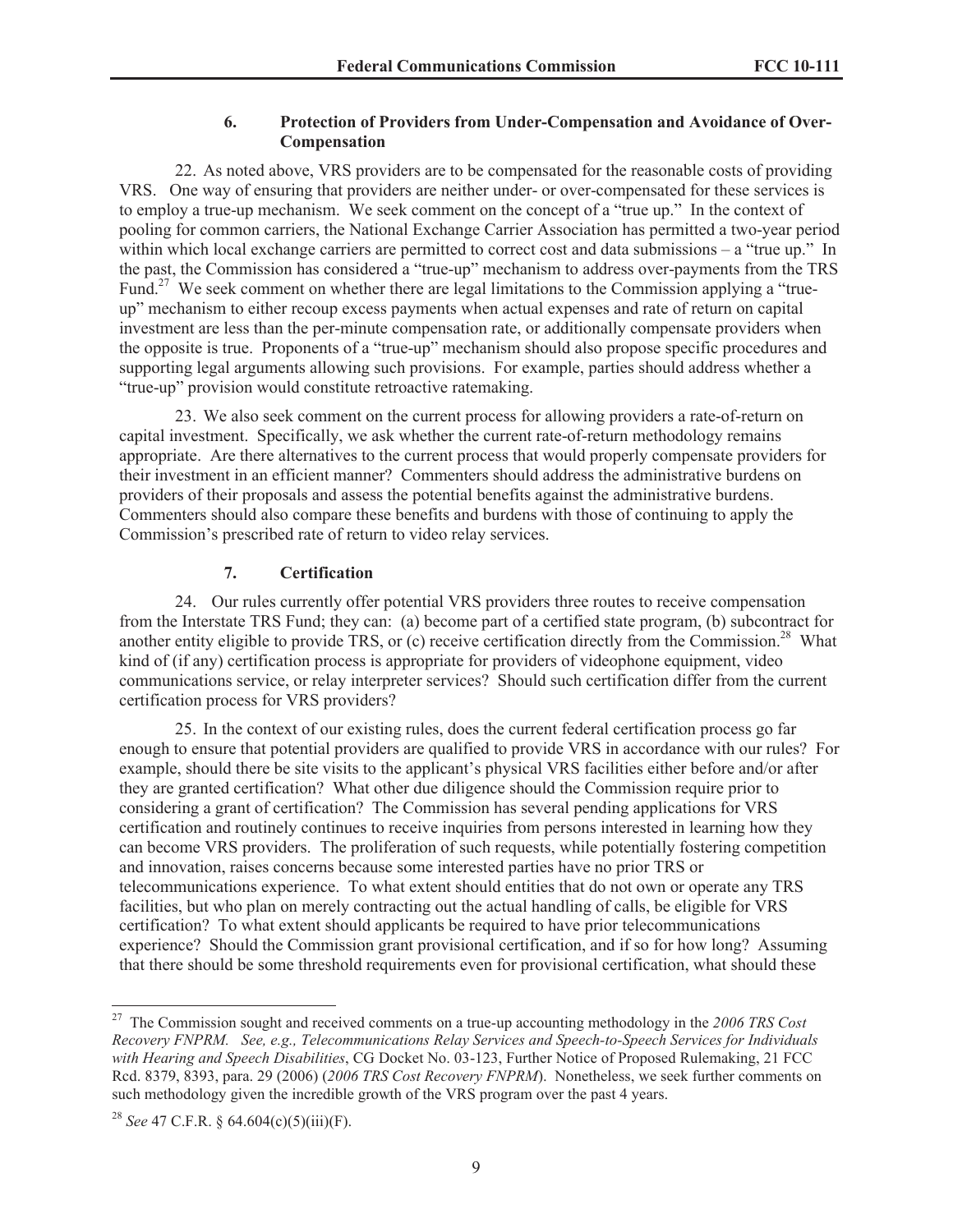be? The Commission's existing certification process requires that applicants obtain common carrier status before being granted certification. However, certain states have been known to "rubber stamp" applications for such status, even where the applicant has no prior background of or intention of engaging in other telecommunications services. Does it make sense to continue to require applicants for VRS certification to obtain common carrier status from a state?

26. The Commission is also concerned that the current certification process does not offer adequate oversight and assurance that certified VRS providers are offering satisfactory service and are only seeking reimbursement for authorized service. How should our rules be changed to sufficiently deter potential fraud and abuse? To what extent should compensation of non-certified providers be permitted or prohibited?<sup>29</sup> Because the Interstate TRS Fund pays for both interstate and intrastate VRS calls, do states have the appropriate incentives to monitor certified VRS providers? What type of state oversight is currently available for VRS providers that receive intrastate compensation by virtue of their state contract? Should affiliation with a state relay program be sufficient to receive such compensation, or should federal certification be required of all providers to ensure effective oversight of their practices? How much authority, if any, should the Commission delegate to the Interstate TRS Fund Administrator to monitor or audit VRS providers for compliance with our rules? Should the Commission require that VRS providers be recertified annually?

#### **B. Part II – Broader and Economic Issues Concerning Video Relay Service**

27. In this part, we ask whether we should consider fundamental changes to the delivery of VRS, including questions on the structure of the VRS market. We are aware that, at present, numerous issues involving VRS remain unresolved, including specific petitions requesting that the Commission disallow certain relay practices and clarify its VRS compensation rules and rules of service. The Commission is continuing its review of all filings in the CG 03-123 and 10-51 dockets and the WC Docket No. 05-196, and will consider these other filings as we move forward in this VRS reform process.

28. We focus on three key issues. First, we wish to make sure that the VRS program fully serves the needs of its intended users as well as it can. We seek to ensure that this program is meeting the needs of the entire eligible population.

29. Second, it has been several years since the adoption of Section 225 of the Communication Act. Clearly, advances in technology and the way that people communicate necessitate a reexamination of the Commission's VRS program. Technological advancements, in areas such as video communication devices and video transmission protocols may enable a more efficient and effective VRS program than that which currently exists.

30. Third, we are concerned that the program is fraught with inefficiencies (at best) and opportunities for fraud and abuse (at worst). For example, the TRS Fund administrator had projected that the Fund would have reached a funding requirement of \$891 million for the 2009-10 Fund year. Eighty-eight percent of this, or \$780 million, would have been payment for VRS minutes.<sup>30</sup> The size of

<sup>&</sup>lt;sup>29</sup> GoAmerica, Inc. Petition for Rulemaking, CG Docket No. 03-123 (filed Jan. 23, 2009) (seeking rulemaking to revise the provider certification rules and prohibit white-label VRS providers that offer service to users directly but receive compensation through a third-party, certified provider).

<sup>30</sup> *See NECA 2009 TRS Rates Filing* Exh. 2. In the wake of indictments for fraud associated with VRS, *see* para. 31, *infra,* the TRS Fund administrator subsequently proposed revised overall funding requirements from \$891 million to approximately \$702 million, and revised VRS funding requirements from \$780 million to \$640 million. NECA, *Telecommunications Services for Individuals with Hearing and Speech Disabilities, and the Americans with Disabilities Act of 1990,* CG Docket Nos. 03-123 & 10-51, Interstate Telecommunications Relay Service Fund Supplement to Annual Filing for TRS Contribution Factor Decrease, at 1, 4 (filed March 30, 2010) (*NECA 2010 Supplement to Filing)*.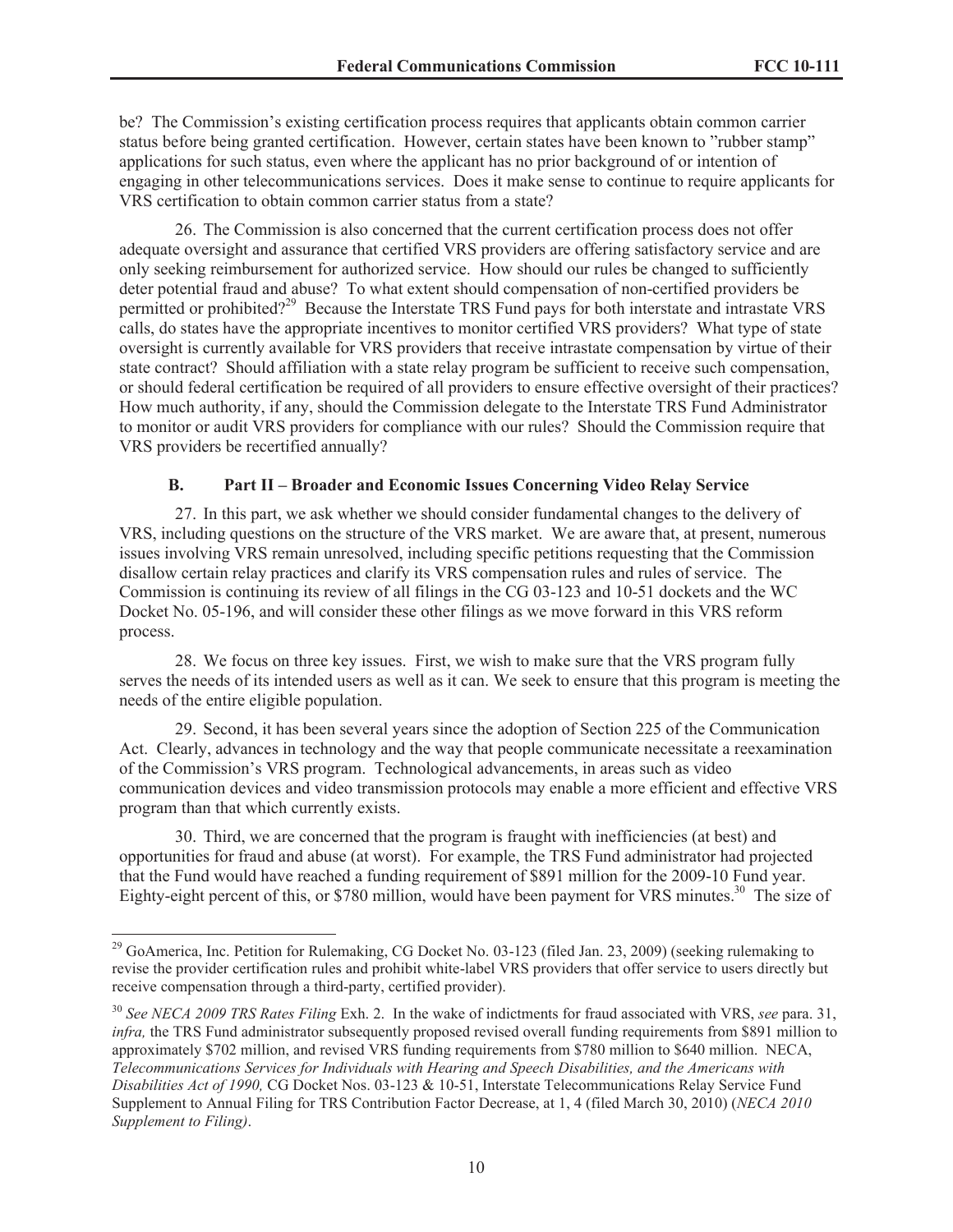the Fund is driven by the number of users, the compensable minutes per user, and the per-minute compensation rate for each minute of use. Although the data on each of these factors is not reported individually, the TRS Fund administrator reports that VRS minutes of use will grow to an estimated 98.2 million for the 2010-11 Fund year, equaling a demand increase of 261 percent since calendar year 2005<sup>31</sup> To the extent that this growth represents increased access to VRS users who rely on this service for communication, the VRS program has been a success in fulfilling the objectives of the ADA. However, to the extent that such increases are attributable to fraudulent or abusive activities designed to generate illegitimate VRS minutes, steps need to be taken to reform the program. Over the past few years, the per-minute compensation rates have significantly exceeded the estimated average per-minute costs of providing VRS.<sup>32</sup> In December 2008, the House Committee on Energy and Commerce concluded that "[t]here is substantial evidence that the FCC has failed to set reasonable rates for the compensation of TRS providers. As a result, consumers are being significantly overcharged to finance the TRS Fund and TRS providers are being significantly overcompensated.<sup>33</sup> In addition, auditors who reviewed provider costs that had been reported on the Relay Service Data Requests (RSDR) reported that they were not able to validate all of those costs. The auditors explained that not only were providers unable to offer supporting documentation to prove that their submitted costs were appropriate as TRS costs, but that some providers did not even "have a methodology to allocate indirect costs, and could not reconcile the costs claimed on the RSDR to their accounting records."<sup>34</sup>

31. Moreover, we know that the VRS program, as currently structured, presents easy opportunities for fraud and abuse. Although the increased payments to VRS providers have been driven, in part, by legitimate growth in the number of minutes of VRS used, we now know that that at least part of that growth was generated by the illicit activities of some of the VRS providers themselves.<sup>35</sup> This past year, the Department of Justice indicted 26 individuals for fraud.<sup>36</sup> These individuals allegedly boosted some VRS providers' revenues by hiring persons with hearing or speech disabilities to make VRS calls for the sole purpose of raising revenues.<sup>37</sup> Additionally, we continue to receive numerous allegations of abusive practices by VRS providers—such as using VRS to avoid paying for video remote interpreting services  $(\overline{VRI})$ ,<sup>38</sup> hosting or promoting teleseminars for the express purpose of generating

<sup>35</sup> *See NECA 2010 Supplement to Filing* at 2 n. 3*.*

<sup>36</sup> *See* Twenty-Six Charged in Nationwide Scheme to Defraud the FCC's Video Relay Service Program, Press Release (Nov. 19, 2009), available at http://www.justice.gov/opa/pr/2009/November/09-crm-1258.html.

<sup>37</sup> *See id.* at 2.

<sup>31</sup> *See* NECA, *Telecommunications Services for Individuals with Hearing and Speech Disabilities, and the Americans with Disabilities Act of 1990,* CG Docket No. 03-123, Interstate Telecommunications Relay Services Fund Payment Formula and Fund Size Estimate, at Exh. 2 (filed Apr. 30, 2010). By contrast, in 2010–11, all other interstate TRS users will use 84 million minutes of service *Id.* Additionally, the total disbursements from the Fund for 2002 were \$61 million. *See id.* at Exh. 3-1.

<sup>&</sup>lt;sup>32</sup> The Interstate TRS Fund Administrator estimated that the weighted-average per-minute cost of providing VRS was \$4.1393 in 2008, whereas the weighted-average per-minute compensation rate was \$6.395. *See NECA 2009 TRS Rates Filing* at 14, Exh. 3-7.

<sup>&</sup>lt;sup>33</sup> House Committee on Energy and Commerce Majority Staff Report, "Deception and Distrust: The Federal Communications Commission Under Chairman Martin" (December 9, 2008) at 7.

<sup>&</sup>lt;sup>34</sup> Letter from KPMG, LLC to Dr. Kent R. Nilsson, FCC Inspector General, July 30, 2008 at 3, House Committee Report, Exhibit 7 (reporting its findings of performance audits of seven TRS providers).

<sup>38</sup> *See 2004 TRS Order,* 19 FCC Rcd at 12537, para. 162 n.466. Video Remote Interpreting (VRI) is a service that is used when an interpreter cannot be physically present to interpret for two or more persons who are together at the same location. This service uses a video connection to provide access to an interpreter who is at a remote location. As with "in-person" interpreters, VRI services are generally contracted and paid for on a fee-for-service basis.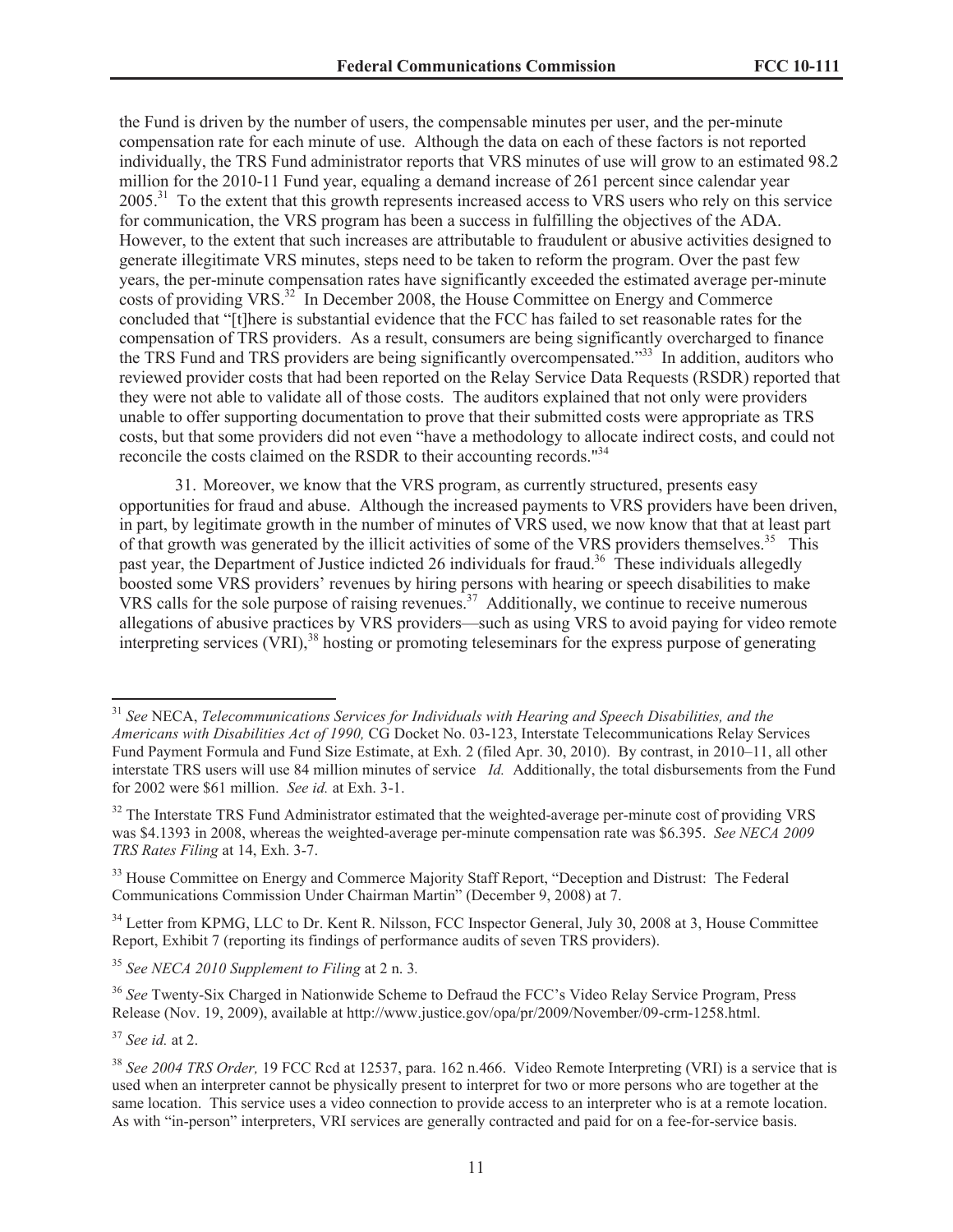VRS minutes,<sup>39</sup> and paying individuals or organizations to place VRS calls using a particular provider's service<sup>40</sup>—over the past few years. These practices threaten the very sustainability of the VRS program; neither the Commission nor the American public can further allow the fraudulent abuse of a program designed to deliver essential telecommunications services to persons with speech or hearing disabilities. As the Commission moves forward in this reform effort, it will seek to ensure an equitable VRS compensation rate that fosters increased provider compliance with its TRS rules, while ensuring that revisions to its rules preserve the rights of the program's users.

## **1. The Components of Video Relay Service**

32. VRS is defined in the Commission's rules as a form of TRS that "allows people with hearing or speech disabilities who use sign language to communicate with voice telephone users through video equipment."<sup>41</sup> VRS communications require the interaction of three separate yet interlinked components: videophone equipment, video communication service, and ASL relay interpreter service.<sup>42</sup> Although some VRS providers now supply all three components as a single package, we question whether this vertical integration is necessary, and therefore separate them for purposes of analysis herein.

33. The diagram below illustrates this concept. For example, hypothetically, an end user could obtain videophone equipment in the form of a tablet computer equipped with a camera and wireless Internet access. That equipment could allow the end user to access both a public Internet-based video communication service, which would enable both point-to-point communications with other similarly equipped individuals, and a choice of ASL relay interpreter services (*e.g.*, via a desktop "connect to interpreter" button) that would allow communication with hearing parties.



 $41$  47 C.F.R. § 64.601(a)(18).

<sup>&</sup>lt;sup>39</sup> See Sorenson Communications Comments and Petition for Declaratory Ruling, CG Docket No. 03-123, at 7–8, exhs. A–C (filed Apr. 24, 2009); *Compensable VRS Calls Declaratory Ruling*, 25 FCC Rcd at 1870-71, para. 6 ("VRS calls made or arranged, in whole or in part, for the purpose of generating compensable minutes of use . . . are not and have never been compensable from the TRS Fund").

<sup>40</sup> *See* National Association for State Relay Administration Comments, CG Docket No. 03-123, at 5–8 (filed Nov. 19, 2008) (providing four examples of abusive conduct that appear to violate federal law); *Compensable VRS Calls Declaratory Ruling*, at 4, para. 6 ("[P]ractices by VRS providers that encourage users to place VRS calls that they might not ordinarily make—such as paying independent marketing firms to have deaf employees place marketing calls through the providers' VRS…violate the Commission's established policy…").

<sup>42</sup> We note that the video communication service component of VRS consists of both a transmission medium (*i.e.*, a broadband connection) as well as a service (audio and video) that is provided over that transmission medium.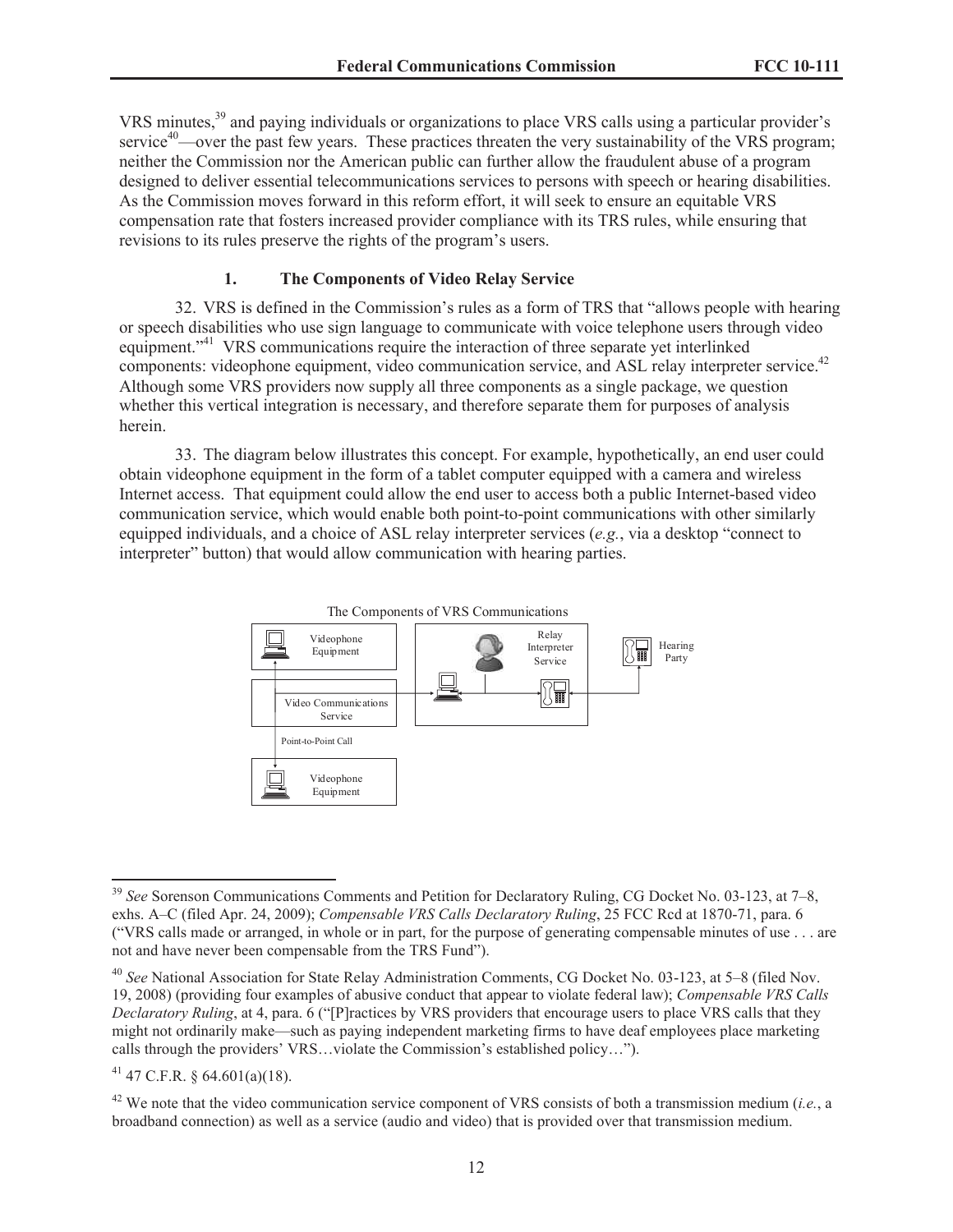34. *Videophone Equipment.* We seek to understand the types of videophone equipment most used by deaf and hard-of-hearing individuals. What are the functionalities that VRS users need from their videophone equipment? To what extent does existing videophone equipment rely on proprietary protocols rather than common standards? Should we require updated protocols based on common, industry-consensus standards to be used by videophone equipment distributed by VRS providers?

35. In the context of our existing rules, should videophone equipment supplied by VRS providers, and the networks on which they operate, also be standardized so that they retain a mandatory minimum set of functionalities regardless of the provider selected by the VRS user $2^{43}$  We specifically seek comment on whether it is feasible for the Commission to adopt technical standards that would ensure the continuation of videophone equipment functionality after a consumer switches default providers. Where user features are housed in the provider's network (rather than the videophone equipment itself), is it technically feasible to use a standardized protocol within the network so that switching providers will not eliminate functionalities of the user's equipment?

36. We seek to understand the extent to which VRS users are limited to using videophone equipment specifically designed for VRS use, as well as the extent to which changes in the VRS program should occur that would allow users to utilize off-the-shelf equipment for VRS calls. Do most users currently rely on videophone equipment that is distributed by VRS providers? Is there off-theshelf hardware or software, such as webcams or other general-user technology, that could serve as an acceptable substitute for videophone equipment and software that are specially designed for VRS users? What are the quality-of-service differences (if any) between videophone equipment built especially for VRS and off-the-shelf products, such as video-cameras used with equipment such as desktop computers, tablets, or mobile phones? What level of videophone equipment functionality is required to ensure that VRS calls made with videophone equipment are functionally equivalent to calls made by hearing individuals? How might this functionality evolve over the next three to five years? For example, should standardized real-time text communications be a feature on videophone equipment? What are the costs and benefits of different devices, and is the videophone equipment currently distributed by VRS providers still needed, *e.g.*, given the rapid spread of inexpensive, easy-to-use webcams? What features are typically associated with voice telephone handsets (*e.g.*, speed dial lists) and can they be provided with commercial, off-the-shelf videophone equipment? Is mobile videophone equipment suitable for VRS available today, and if not, what technological innovations or market developments are needed before they can become commercially viable as a market offering?

37. *Video Communication Service*. What are the functionalities that VRS users need from video communication service providers? For example, the Commission determined that assigning VRS users geographically appropriate ten-digit numbers was functionally equivalent to assigning users of the public

<sup>&</sup>lt;sup>43</sup> Under the Commission's Internet-based TRS Numbering Orders, providers must ensure that videophone equipment that they distribute retain certain, but not all, features when a user ports his number to a new default provider. Specifically, a default provider that furnishes videophone equipment to a consumer need not ensure that the videophone equipment's enhanced features (*e.g.*, address book, speed dial list) can be used when the consumer ports the number to and uses the equipment with the new provider. *See Telecommunications Relay Services and Speech-to-Speech Services for Individuals with Hearing and Speech Disabilities,* CG Docket No. 03-123, *E911 Requirements for IP-Enabled Service Providers,* WC Docket No. 05-196, Report and Order and Further Notice of Proposed Rulemaking, 23 FCC Rcd 11591, 11615, para. 60 (2008) (*Internet-based TRS Numbering Order)*; Second Report and Order and Order on Reconsideration, 24 FCC Rcd 791, 822, para. 68 (2008) (*Second Internet-based TRS Numbering Order)*; 47 C.F.R. § 64.611(c)(1). We note that the Commission waived this requirement until July 1, 2010. *See Telecommunications Relay Services and Speech-to-Speech Services for Individuals with Hearing and Speech Disabilities*, CG Docket No. 03-123; *E911 Requirements for IP-Enabled Service Providers*, WC Docket No. 05-196; *Structure and Practices of the Video Relay Service Program,* CG Docket No. 10-51, Order, 25 FCC Rcd 3331 (CGB/WCB 2010). Users have expressed concerns about losing some of the features that they deem basic to their communication services when such porting occurs.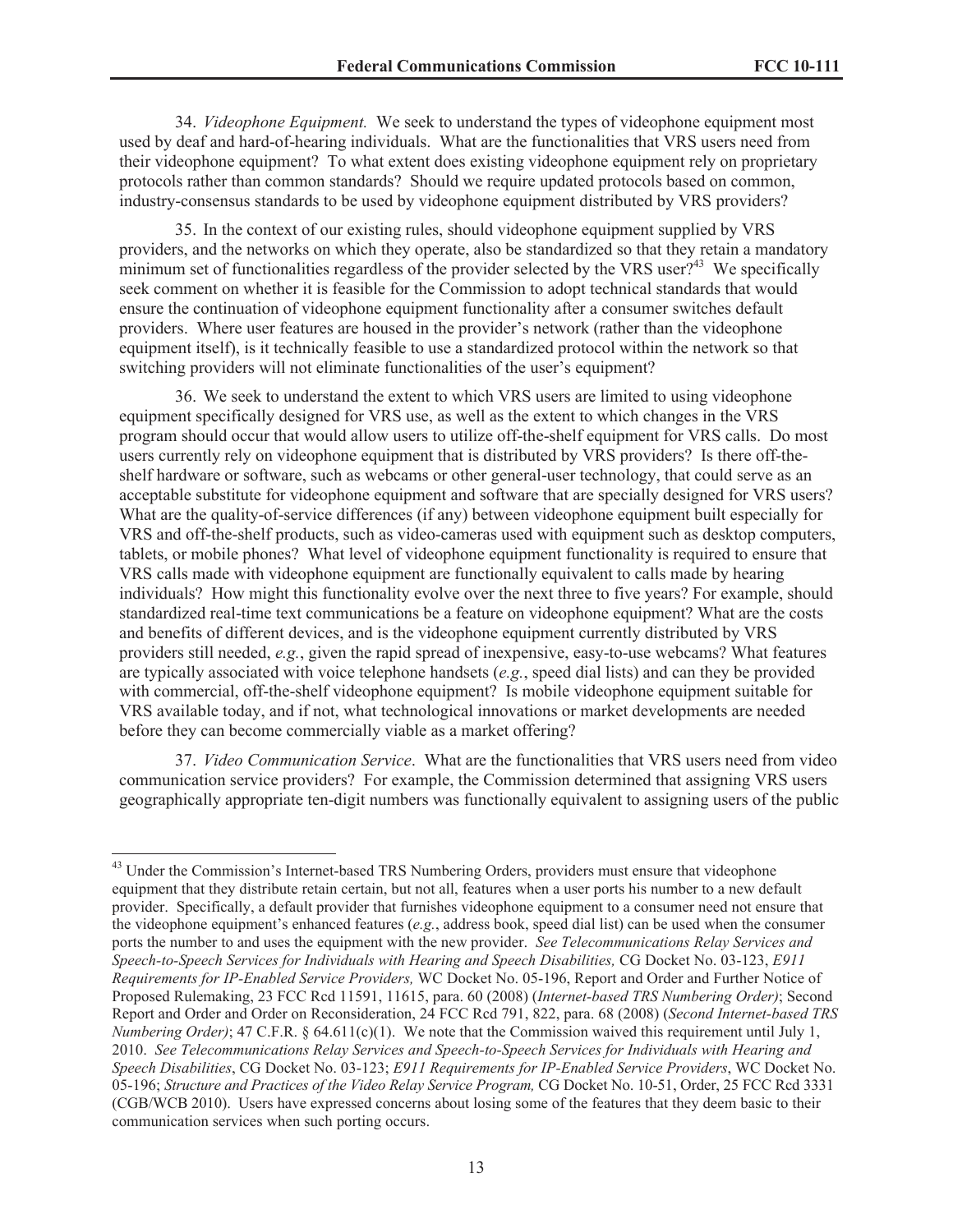switched telephone network numbers based on their local switch.<sup>44</sup> Are there other functionalities necessary to ensure functional equivalence for VRS users that are not currently being provided? VRS users usually obtain broadband transmission separately from their VRS service. Does this separation affect what constitutes functionally equivalent service? Several years ago, interconnected Voice over Internet Protocol (VoIP) was primarily provided as an over-the-top, nomadic service. Today, many facilities-based broadband providers offer interconnected VoIP with quality-of-service guarantees. Could video communication service witness a comparable transition in the near future? How can we assure that video communication services used for VRS remain functionally equivalent to comparable service over the next three to five years?

38. *Relay Interpreter Service*. What are the functionalities that VRS users need from ASL relay interpreter services? The Commission has held that reaching a CA is the equivalent of getting a dial tone,<sup>45</sup> and that functional equivalency means that CAs must be available at all times and sufficient in number so that a VRS user may reach a CA without long waiting times.<sup>46</sup> We seek comment on what other functionalities are required from relay interpreter service to ensure functional equivalence for VRS users. Have CAs met the quality-of-service expectations of VRS users? For example, is the speed and accuracy of CA interpretation fully meeting the needs of VRS users? How do the relay interpreter services of VRS providers compare to the capabilities of other forms of relay? How may the needs of VRS users evolve over the next three to five years?

39. *General View of VRS Components.* Looking at these components together, how and why do VRS users currently choose their providers? What are the primary qualities that VRS users look for when selecting a VRS provider? How well do the current VRS providers meet the needs of VRS users for reliable relay interpreter service, innovative equipment, and functionally equivalent video service? How well do video communication service providers and videophone equipment developers meet the needs of individuals who do not use VRS (*i.e.*, individuals who use only point-to-point video communication service)? Why do end users switch VRS providers, and how do the incentives and costs associated with switching VRS providers differ from the incentives and costs of switching other video communications service providers? Is there any need for the three components described above to be vertically integrated?

40. Are there other necessary components or different ways to consider the structure of this vital service? How has the development of broadband communication affected the need for the various components of VRS?

#### **2. The Demand for Video Relay Service**

41. The Commission has the duty to ensure that TRS is available to all persons with a speech or hearing disability "to the extent possible."<sup>47</sup> To achieve that statutory objective, the Commission must better understand the potential universe of VRS users and the obstacles that limit the availability or usefulness of VRS to those users. Such information is essential to understanding how effective the program is and how we can improve it.

42. First, we seek data about the number of current VRS users. Although we know the number of ten-digit numbers that have been assigned to VRS users, we do not have data on how many individual

<sup>44</sup> *Internet-based TRS Numbering Order*, 23 FCC Rcd at 11608–09, para. 41.

<sup>45</sup> *Telecommunications Relay Services and Speech-to-Speech Services for Individuals with Hearing and Speech Disabilities*, CC Docket No. 98-67, CG Docket No. 03-123, Declaratory Ruling, 20 FCC Rcd 1466, 1469, para. 8 (CGB 2005).

<sup>46</sup> *See* 47 U.S.C. § 225(d)(1)(C) (operating-hours requirement); 47 C.F.R. § 64.604(b)(4) (same); 47 C.F.R. § 64.604(b)(2)(iii) (speed-of-answer requirements, requiring 80% of VRS calls to be answered within 120 seconds).

 $47$  47 U.S.C. § 225(b)(1).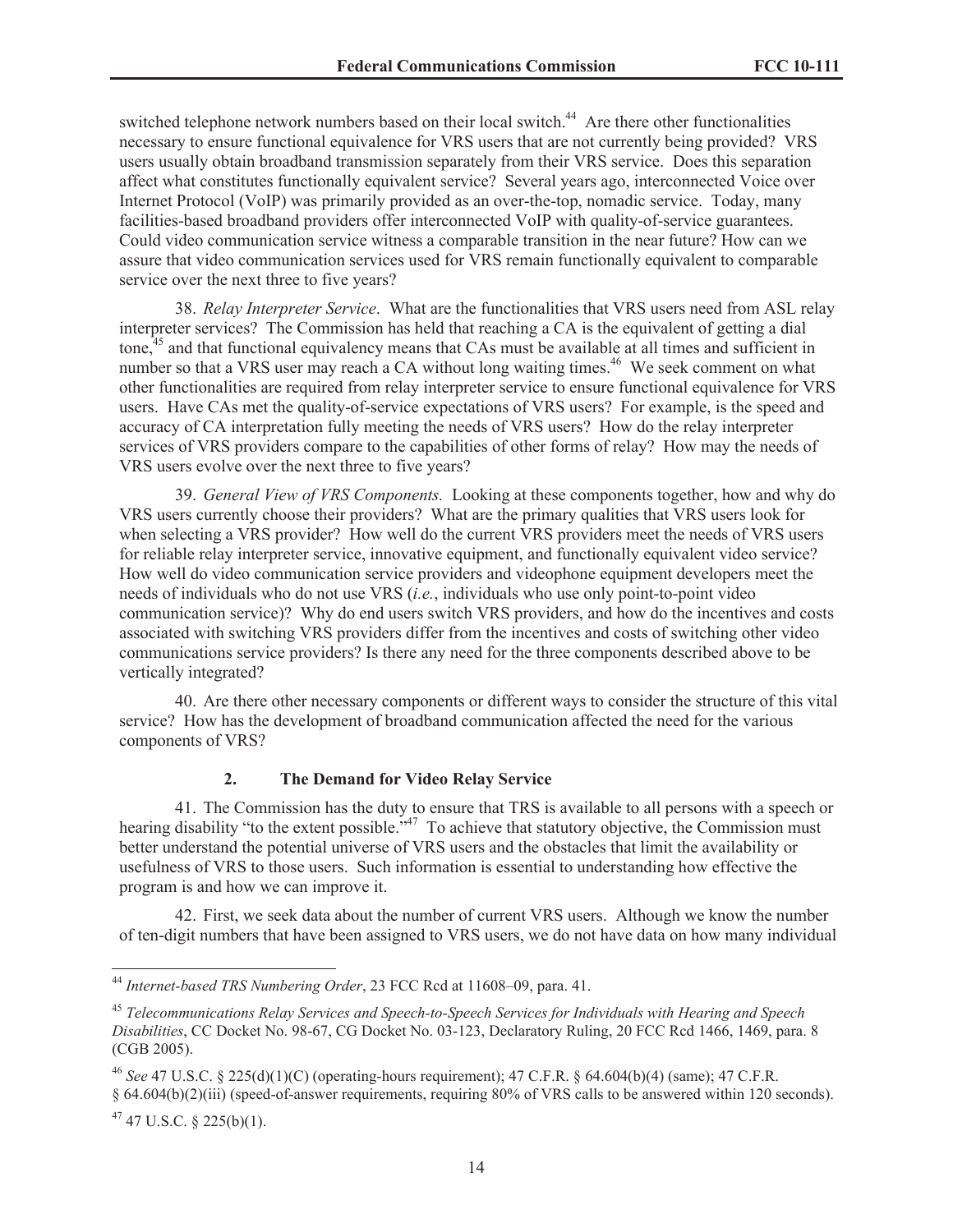VRS users there are. Should we require VRS providers to report the number of VRS users they serve? What sorts of information do VRS providers have about their users, and what information should we require them to collect?

43. Although we recognize that data about the number of potential VRS users is limited, to estimate the potential user base we remain interested in obtaining any data that might be available about the number of people in the United States who are deaf, hard of hearing, or have a speech disability that limits voice communication. How many of those people communicate in ASL? Approximately what percentage of those individuals currently use VRS? Approximately what percentage use traditional TTY-based TRS? What percentages use both? Is there a way to determine these numbers in a reasonably accurate manner?

44. Second, we seek data on the extent to which there may be technological barriers to using VRS. The Commission's work on the National Broadband Plan has identified numerous barriers experienced by people with disabilities and other Americans to obtaining broadband.<sup>48</sup> However, data collected to date has not specifically identified the number of persons with a speech or hearing disability who lack a broadband connection at home or access to one. Is such data available? Does the cost of broadband Internet access or videophone equipment deter eligible end users from using VRS?

45. Third, we seek data and insight into the trends in VRS minutes of use (MoU) per user over time. What factors are driving total VRS MoU per user? Point-to-point MoU per user? Interpreted MoU per user? How might these factors change over time? How do they compare with the trends in functionally equivalent voice communication services?

46. Fourth, to what extent are potential VRS users meeting their communications needs through other means? For example, how many potential VRS users rely instead on traditional TTY-based TRS programs or other IP text relay programs, and why? What are the trends in terms of number of VRS users? Do these trends show that VRS is a complement or a replacement for other forms of TRS? To what extent do individuals who are deaf and hard of hearing use video communication services and/or equipment that are not designed specifically for VRS use (*e.g.*, Skype)? How can the Commission collect reliable data to understand the extent to which consumers rely on commercially-available video communication services and equipment as a substitute for VRS, and to understand the reasons for choosing one type of service over another? We have anecdotal reports that upwards of 80% of video communication calls made by deaf or hard-of-hearing individuals using VRS equipment are point-topoint video calls that do not involve relay interpreter service. Is this accurate? To what extent do VRS users rely on non-compensable videophone-to-videophone calls in lieu of VRS and why? How many deaf or hard-of-hearing individuals use texting via mobile phones or other mobile equipment as an alternative means of communication? If hearing people who can communicate using ASL are eligible to receive ten-digit numbers for their videophones, to what extent would this reduce the number of calls that would otherwise have to take place using  $VRS<sup>49</sup>$ 

<sup>48</sup> *See e.g.,* John Horrigan, *Broadband Adoption and Use in America* 26 (OBI Working Paper No. 1, 2010) ("The largest group of nonbroadband adopters—non-Internet users—has a high likelihood of having some sort of disability. Overall, 39 percent of non-adopters have some sort of disability."), *available at* http://hraunfoss.fcc.gov/edocs\_public/attachmatch/DOC-296442A1.pdf.

<sup>&</sup>lt;sup>49</sup> The Commission has been asked to allow providers to assign ten-digit numbers to hearing people in various petitions. *Telecommunications Relay Services and Speech-to-Speech Services for Individuals with Hearing and Speech Disabilities*, CG Docket No. 03-123; *E911 Requirements for IP-Enabled Service Providers*, WC Docket No. 05-196, Telecommunications for the Deaf and Hard of Hearing, Inc. (TDI), Association of Late-Deafened Adults, Inc, National Association of the Deaf, Deaf and Hard of Hearing Consumer Advocacy Network, Hearing Loss Association of America, and American Association of the Deaf-Blind, Petition for Partial Reconsideration (filed Jan. 29, 2009); *Telecommunications Relay Services and Speech-to-Speech Services for Individuals with Hearing and Speech Disabilities*, CG Docket No. 03-123; *E911 Requirements for IP-Enabled Service Providers*, WC Docket No. 05-196, Petition for Partial Reconsideration and Limited Waiver by GoAmerica (filed Jan. 29, 2009).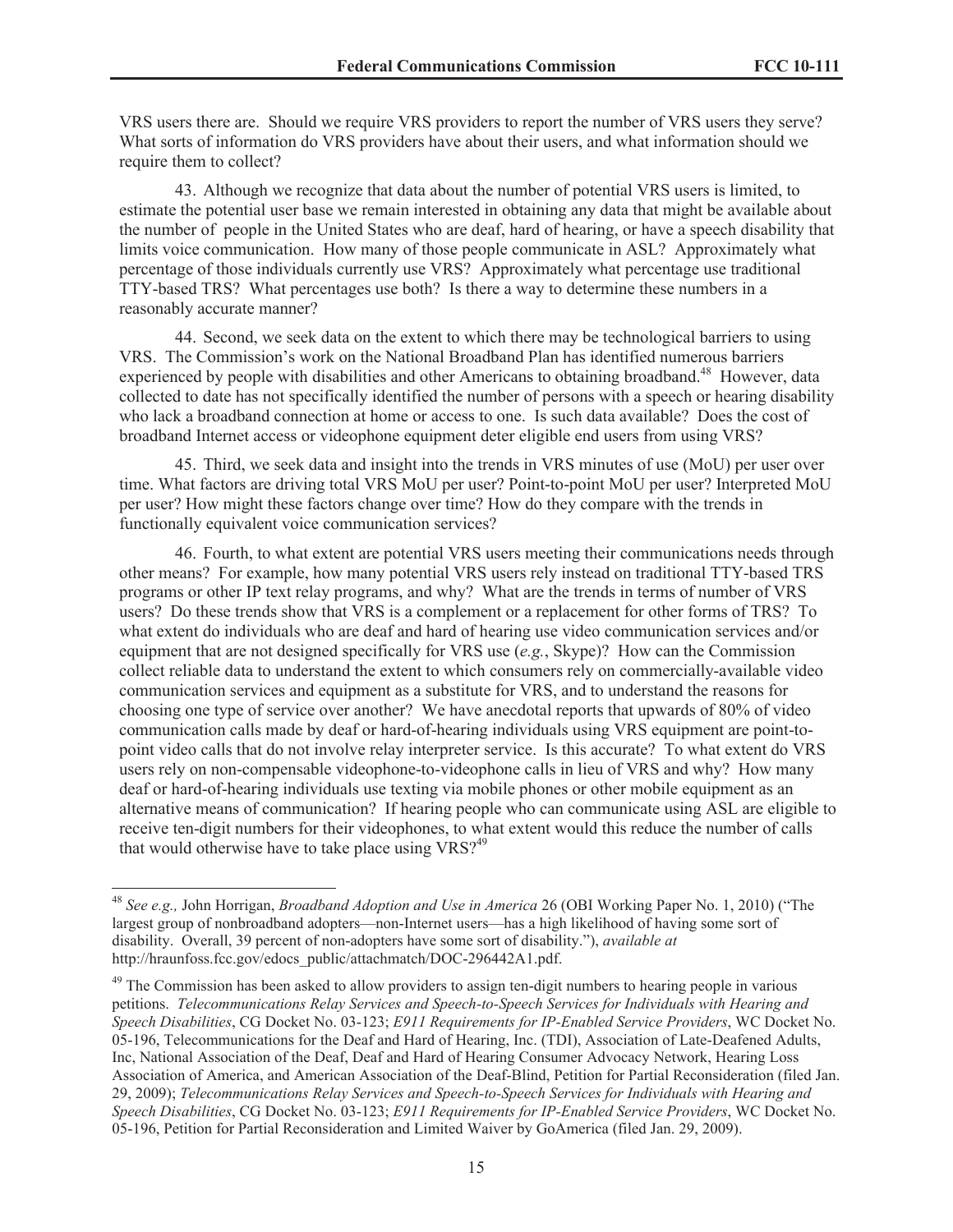47. Finally, we seek information about other reasons why potential users do not actually use VRS. What factors, including practical, economic, or informational, contribute to the apparently low adoption rate? For instance, does the cost of broadband Internet access or videophone equipment deter eligible end users from using VRS? Do eligible individuals lack information about the program or their eligibility? Do some persons with a speech or hearing disability, such as persons who are deaf-blind, find VRS difficult to use and if so, why? Is there demographic or other information we can use to segment the market and understand the needs of eligible individuals?

#### **3. The Supply of Video Relay Service**

48. The Commission has the duty to ensure that TRS is available "in the most efficient manner."<sup>50</sup> In this section, we seek to understand the provision of VRS from a supplier's perspective and the obstacles that might limit competition among VRS providers or otherwise reduce efficiency in the provision of this service. Among other things, we note that under the present VRS model, multiple providers offer substantially similar services with no opportunity for price competition. In undertaking this review, we consider each of the three components described earlier.<sup>51</sup>

49. *Relay interpreter service.* What are the cost drivers for, and the cost structure of relay interpreter service (*e.g.*, start-up versus operating costs, fixed versus variable)? Are there ways to reduce costs and improve efficiencies for the services, including sharing CA resources among VRS providers? How significant are economies of scale for relay interpreter services, particularly in relation to the requirement that VRS calls be answered within a short period of time at all hours of the day?<sup>52</sup> What obstacles are there for new entrants or innovation? What is the most efficient way for a relay interpreter service provider to contract for individual CAs? Do relay interpreter services need to be provided centrally, or could they be provided on an on-demand, as-needed basis? How many potential CAs are there in the United States? Are there enough CAs to meet current demand, and will there be enough interpreters to meet projected demand in three to five years?

50. *Video communication service.* What is the cost structure of video communication service? How many hearing individuals use video communication services? Do VRS users and VRS providers use the services offered in the general market for point-to-point video communication services, or do they rely only on specialized offerings? Do the business models and practices of mass market video communication service providers (*e.g.*, Skype) provide a good analogue for understanding this component of the market? Do the business models and practices of mass market interconnected VoIP providers (*e.g.*, Vonage) provide a good analogue? What technologies or business models could provide these services in the most efficient manner? For example, what are the technological differences between Purple's P3 software and Skype's products (both of which enable point-to-point video communications)?<sup>53</sup> How important are economies of scale for video communication service? What obstacles are there for new entrants or innovation in video communication service?

51. *Videophone equipment.* What is the cost structure of the videophone equipment market? How large is the non-VRS videophone equipment market and how does it intersect with the VRS specific videophone equipment market? What technological innovations or market developments would be needed for mobile VRS to become available and economically viable? What obstacles are there for

 $50$  47 U.S.C. § 225(b)(1).

<sup>51</sup> *See* para. 32, *supra*.

<sup>52</sup> *See* para. 38, *supra*.

<sup>53</sup> *Compare* Purple Communications, Inc., P3 Software Keeps You Connected, http://www.purple.us/p3/index.html (last visited June 8, 2010), *with* Skype, Free Video Calls and Video Conferencing with Skype, http://www.skype.com/allfeatures/videocall/ (last visited June 8, 2010).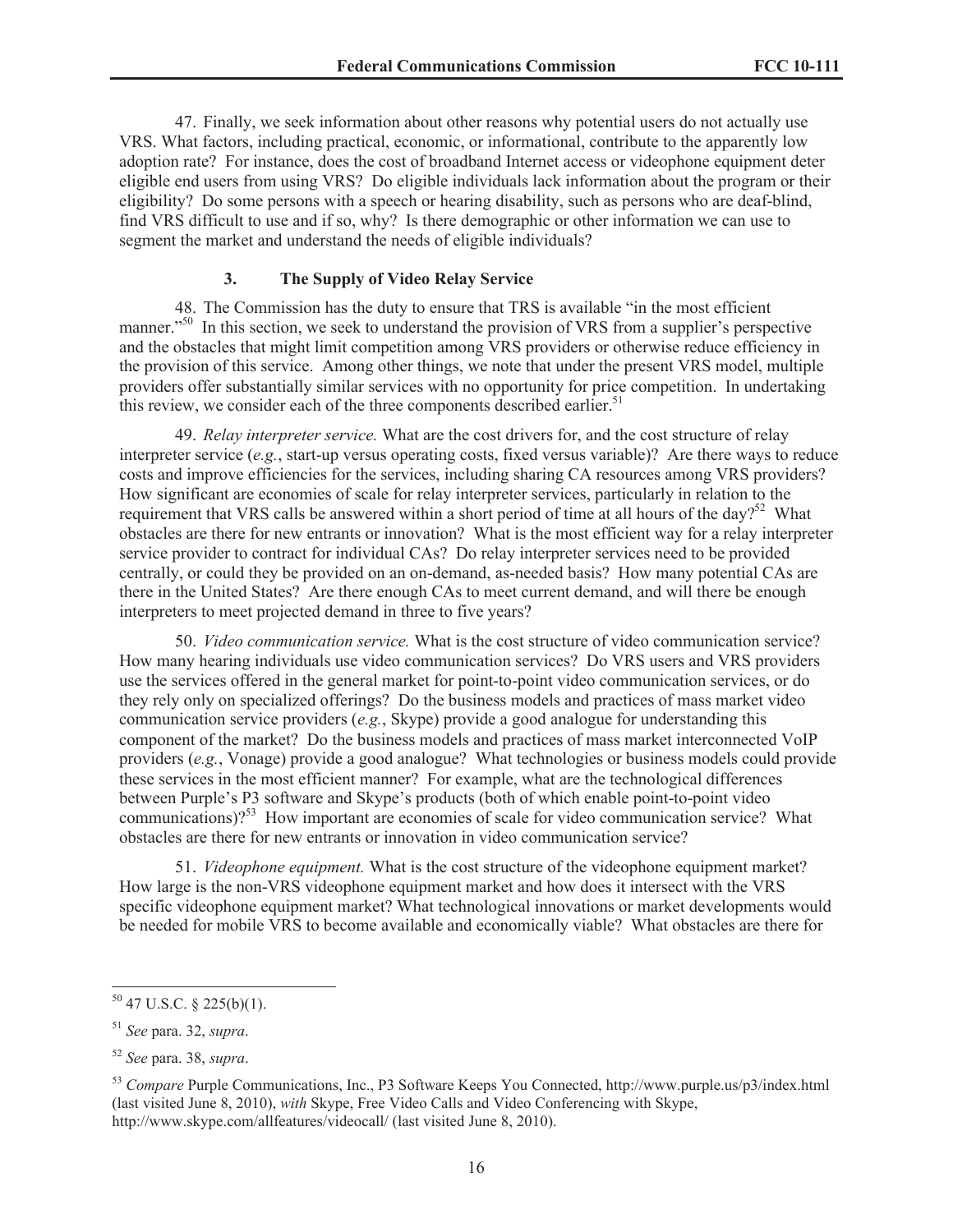new entrants or innovation in the market for videophone equipment? How can we reduce the cost of videophone equipment?

52. We are also interested in the relationship among the three components. What are the advantages and disadvantages of a single entity providing relay service and videophone equipment? What are the advantages and disadvantages of the two components being offered independently from each other? For example, what if any economies of scope does a provider gain by supplying both of these components? To what extent does the provision of one component enable the provider to leverage its market position in the markets for the other component? To what extent do market participants (of any or both of the two components) rely on common or proprietary standards for services or equipment? How can we increase sufficient competition among providers in each component? How can the components be most efficiently coupled (or uncoupled) to provide the necessary service for eligible users?

#### **4. The Regulation of Video Relay Service**

53. In this section, we seek to understand how the Commission's regulations, including the current regime for compensating VRS providers, have affected the structure of the market and demands on the Interstate TRS Fund. As an initial matter, we recognize the statutory importance of VRS, along with our obligation to "ensure that interstate and intrastate [TRS] are available, to the extent possible and in the most efficient manner," to Americans who are deaf, hard of hearing and speech disabled.<sup>54</sup> As in other areas of the NOI, we explore in this section possible approaches to better deliver a service that has become essential to its user community while also ensuring that this be done as efficiently as possible.

54. *Paying for VRS Today*. The Commission established the Interstate TRS Fund to compensate carriers only for the costs that an interstate relay call incurs beyond those that a non-relay interstate call would incur.<sup>55</sup> Today, multiple VRS providers compete to provide services to users.

55. Under current rules, VRS providers may not charge users for their relay interpreter services and have limited ability to charge users for other aspects of the service they provide.<sup>56</sup> Instead, VRS providers recoup the vast majority of their costs from the Interstate TRS Fund. Our rules require these providers to submit to the administrator of the fund each month's VRS minutes of use, VRS operating expenses, VRS investment, and any other historical or projected costs or usage data that the administrator reasonably requests.<sup>57</sup> The Interstate TRS Fund administrator aggregates this data and reports the projected usage and costs to the Commission so that the Commission can establish appropriate compensation rates each year.

56. The Interstate TRS Fund compensates VRS providers using an industry-wide per-minute rate each year. The current compensation rate was established in 2007 based on the projected average costs and minutes of use for all of the VRS providers, was discounted for larger providers to reflect their economies of scale, and has been discounted each year since then to reflect a 0.5% productivity gain.<sup>58</sup>

 $54$  47 U.S.C. § 225(b)(1).

<sup>&</sup>lt;sup>55</sup> 47 C.F.R. § 64.604(c)(5)(iii)(E). The Interstate TRS Fund collects contributions from all interstate telecommunications carriers so that all telecommunications users share the costs of providing TRS. 47 C.F.R.  $§ 64.604(c)(5)(iii)(A).$ 

<sup>&</sup>lt;sup>56</sup> For example, VRS providers may not pass on the costs of acquiring ten-digit numbers to their registered users unless and until they receive approval from the Commission or the Consumer and Governmental Affairs Bureau. *See Second Internet-based TRS Numbering Order,* 24 FCC Rcd at 813, para. 48.

<sup>57</sup> *See* 47 C.F.R. § 64.604(c)(5)(iii)(C).

<sup>58</sup> *See* note 14, *supra*; *2007 TRS Rate Methodology Order,* 22 FCC Rcd at 20167–68, paras. 66–71. The costs include both variable costs (such as paying communications assistants for their labor) and fixed costs (such as buildings, equipment, return-on-investment, and other corporate overhead). *See 2009 TRS Rate Filing* at 14–15.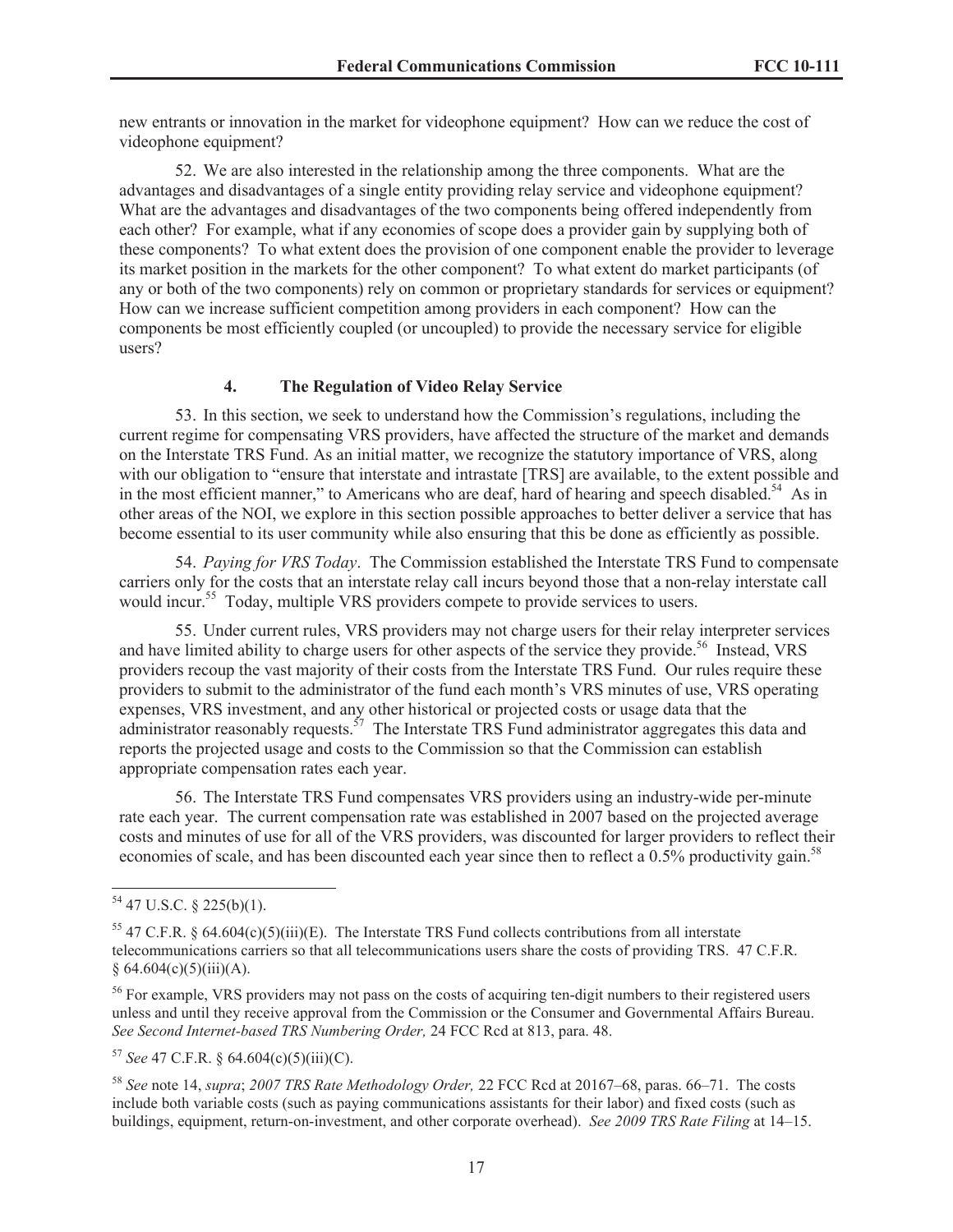Because this industry-wide per-minute compensation rate does not vary with each provider's costs but instead with a pre-established productivity factor, VRS providers' primary incentive is to increase the number of minutes of VRS used while maintaining control of their costs.

57. For certain VRS-related expenses, the Interstate TRS Fund compensates VRS providers based on the additional costs each individual provider incurs in providing the service.<sup>59</sup> The Interstate TRS Fund does not, however, compensate VRS providers for all of the costs they might incur in providing their service offering. For example, the Commission did not authorize the Interstate TRS Fund to compensate VRS providers for assigning ten-digit numbers to registered users or for providing number portability, because voice telephone users generally bear these costs.<sup>60</sup> In addition, the Interstate TRS Fund does not compensate VRS providers for the costs of providing point-to-point video service because such service does not involve a CA and is not a form of TRS.<sup>61</sup>

58. The Commission has to date declined to directly compensate VRS providers for any videophone equipment.<sup>62</sup> The Commission has analogized videophone equipment to consumer premises equipment and has treated "expenses for customer premises equipment—whether for the equipment itself, equipment distribution, or installation of the equipment or any necessary software"—as the user's cost of receiving service and hence not compensable by the Interstate TRS Fund.<sup>63</sup> Accordingly, some VRS providers sell videophone equipment to their registered users for a fee.<sup>64</sup> In contrast, other VRS providers offer free videophones or video software to their registered users, absorbing the cost.<sup>65</sup>

59. We seek comment on the existing TRS reimbursement structure and on other aspects of our regulation of VRS. What aspects of this structure have led to the explosive growth of the Interstate TRS Fund from \$61 million in 2002 to over \$900 million in 2009? What changes would make the VRS compensation scheme more effective, more efficient, and sustainable in the long-term? Is the structure of our compensation scheme, for example paying VRS providers for both fixed and variable costs of VRS based on the number of minutes of use, inefficient? Does it create incentives for fraud and abuse that threaten the program's sustainability?

60. *The Principle of Cost-Causation*. We seek comment on whether the cost-recovery aspects of our current VRS regulations may distort the incentives of VRS providers and, in turn, may affect the expectations of users. The Commission has long recognized that economic efficiency in a competitive market requires cost-recovery methods to reflect cost-causation principles so long as those principles do not conflict with other statutory obligations.<sup>66</sup> Cost-causation principles thus counsel that regulators

<sup>62</sup> *See Telecommunications Relay Services and Speech-to-Speech Services for Individuals with Hearing and Speech Disabilities*, CG Docket No. 03-123, Memorandum Opinion and Order, 21 FCC Rcd 8063, 8071, para. 17 (2006).

<sup>64</sup> *See, e.g.*, Z-150, ZVRS, http://www.zvrs.com/z-series/z-150 (last visited June 8, 2010). We recognize that some VRS providers sell some video equipment at a deeply discounted price.

<sup>65</sup> *VRS Interoperability Declaratory Ruling*, 21 FCC Rcd at 5448, paras. 15–16 (noting that several providers distribute, install, and repair videophone equipment for VRS users at no cost to the user).

<sup>66</sup> *Access Charge Reform; Price Cap Performance Review for Local Exchange Carriers; Transport Rate Structure and Pricing; End User Common Line Charges*, CC Docket No. 96-262, 94-1, 91-213, 95-72, First Report and Order, 12 FCC Rcd 15982, 16060, para. 180 (1997) (*Access Charge Reform Order*).

<sup>59</sup> *See Internet-based TRS Numbering Order*, 23 FCC Rcd at 11627, para. 100.

<sup>60</sup> *See Second Internet-based TRS Numbering Order*, 24 FCC Rcd at 813–14, paras. 48–51. Similarly, the Interstate TRS Fund does not compensate VRS providers for costs associated with a VRS user's use of a toll-free telephone number or E911 charges that may be imposed under a state or local E911 funding mechanism. *See id.* at 815–16, paras. 52–56.

<sup>61</sup> *See Internet-based TRS Numbering Order*, 23 FCC Rcd at 11627, para. 100.

<sup>63</sup> *Id.*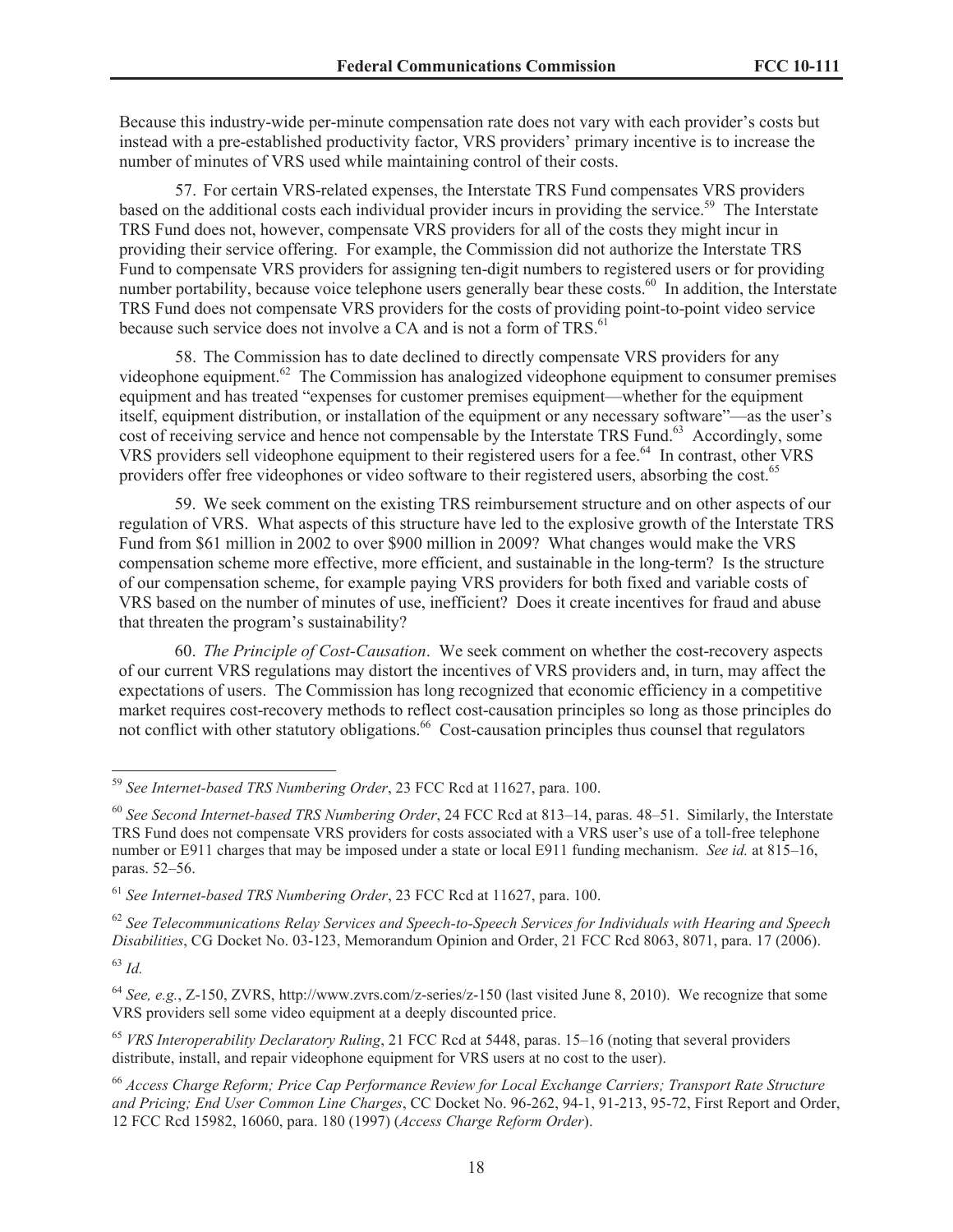should seek to align the recovery of costs with the way they are incurred.<sup>67</sup> When a cost causer does not internalize all the costs it causes, the incentives of both providers and users may be distorted.

61. We are concerned that our VRS compensation rules may have created such economic distortions. How, if at all, has the compensation methodology distorted the components of VRS communications? To reduce these distortions in the market for long-distance services, the Commission has changed the cost-recovery methodology so that most non–traffic-sensitive costs are recovered through "fixed, flat-rated fees."<sup>68</sup> Would a similar solution work to correct distortions in the market for VRS? What would that solution look like?

62. To better understand how our regulations affect the incentives of VRS providers, we seek comment below on alternative regulatory regimes for VRS communications with an eye towards making the VRS program more effective, efficient, and sustainable.

## **5. The Incentives of Providers**

63. The Commission wants to ensure not only that the VRS program is available and fully responsive to the needs of people with hearing and speech disabilities, but also that the use of VRS is driven by real demand, not artificial stimulation. What measures should the Commission take to better realize the goal of reimbursing VRS providers for the costs of providing relay service, to ensure that VRS providers have incentives to provide and promote use of VRS, without creating incentives for VRS providers to encourage high-volume use that VRS users would otherwise not incur? $\delta^6$  We are particularly interested in knowing: (1) How can we encourage competition that would reduce the costs of VRS? (2) How can we channel the efforts of VRS providers to foster innovation and improve services for VRS users? (3) What data or analyses are particularly important for us to understand in choosing how to restructure the VRS market to improve its efficiency and effectiveness? (4) If the Commission decides to modify either what constitutes VRS or the regulation of VRS, how should the Commission structure the transition to avoid service disruptions? (5) What institutional oversight is required at the federal and state level, and how extensive must that oversight be to combat waste, fraud, and abuse?

64. *Choice of VRS Provider*. Many states now choose their intrastate TRS providers through government contracts. Comments received by the Commission in response to a 2006 NPRM opposed using a similar competitive bidding model for the VRS market. Specifically, parties expressed concerns that competitive bidding in the states has sometimes resulted in the selection of a bidder with a lower quality of service. If the Commission decided to use competitive bids to award VRS contracts to a single provider or a limited number of providers, are there ways to ensure that consumers would still be able to receive functionally equivalent service? Or would eliminating choice among multiple providers create a disservice to consumers? Could competitive bidding or a single contract model work for certain components of VRS communications, such as the relay interpreter component? If the contract were to compensate only relay interpreter services, how would that affect the other components of the VRS market? If such a contract were to be awarded, how should the contract pay the winning bidder (*e.g.*, using a flat, fixed fee for service, a per-minute compensation rate, a per-user compensation rate, or some other method)?

<sup>67</sup> *See id.* at 15992, para. 24.

<sup>68</sup> *Access Charge Reform,* Sixth Report and Order in CC Docket Nos. 96-262 and 94-1, Report and Order in CC Docket No. 99-249, Eleventh Report and Order in CC Docket No. 96-45, 15 FCC Rcd 12962, 12967, para. 12 (2000), *aff'd in part, rev'd in part, and remanded in part*, *Texas Office of Public Util. Counsel v. FCC*, 265 F.3d 313 (5th Cir. 2001), *cert. denied*, *Nat'l Ass'n of State Util. Consumer Advocates v. FCC*, 70 U.S.L.W. 3444 (U.S. Apr. 15, 2002); *Access Charge Reform Order*, 12 FCC Rcd at 16007–34, paras. 67–122.

<sup>&</sup>lt;sup>69</sup> Note that "VRS provider" in this section may refer to providers of one or more of the three components described above.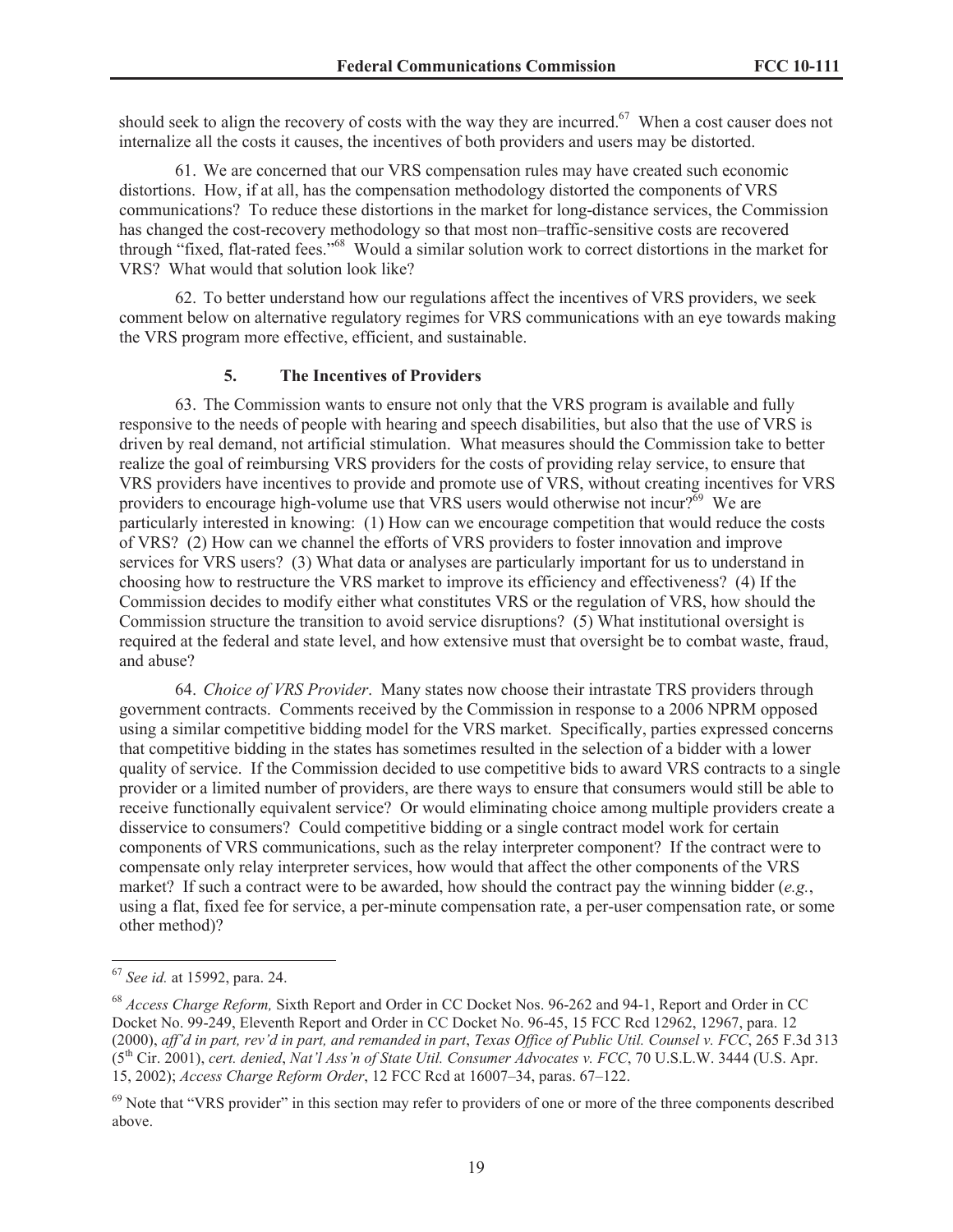65. *Rate-of-Return Regulation*. Could rate-of-return regulation be a solution? Although VRS providers must now report their individual costs to the Interstate TRS Fund, they need not separate out, for example, the costs of providing point-to-point video service from the costs of providing VRS. And a VRS provider's own costs do not exclusively determine its compensation; instead the Commission has relied on industry-wide costs to determine compensation levels. Would rate-of-return regulation effectively deter fraud or decrease the cost to the Fund? Would rate-of-return regulation reduce or eliminate existing incentives for VRS providers to contain costs? How would such regulation affect the effectiveness of the VRS program at reaching out to unserved eligible users?

66. *Modified Price-Cap Regulation*. Could a modified price-cap compensation system work either on an individual-provider or industry-wide basis? An individual-provider price-cap system would freeze each VRS provider's per-minute or per-user revenues (or costs) at existing rates and then adjust those rates each year to account for inflation and productivity growth. An industry-wide price-cap system would make the same calculations but would use industry-wide data in establishing an industrywide per-minute or per-user rate. If the Commission adopted a price-cap compensation system, should it do so on an individual-provider or an industry-wide basis? On what data should the Commission premise the efficiency factor that reduces the cap to reflect presumed productivity growth? Should compensation remain on a per minute-of-use basis or would compensating for registered users better align the incentives of VRS providers? Would some combination of the two work, such as allocating the recovery of usage-sensitive relay interpreter service costs to per-minute rates and allocating all other costs, including the fixed costs of relay interpreter service, to per-user rates? Would such a combination be economically efficient? Would it be administrable? Rather than relying on VRS providers' historical average costs, should the Commission establish a price-cap system using a forward-looking cost proxy model? If so, what data would the Commission need in order to establish a rigorous model and how often should the Commission update the results of that model?

67. *Forward-Looking Cost Model Support*. Could the Commission develop a model to approximate the costs of an efficient VRS provider and compensate actual providers on that basis? In the long run, forward-looking economic cost better approximates the costs that would be incurred by an efficient VRS provider than the embedded costs of current incumbents.<sup>70</sup> How could the Commission develop a model of the forward-looking costs of a VRS provider? Should that model encompass all three components of VRS communications or would separate models be necessary for relay-interpreter service providers (a labor-intensive business), videophone equipment providers (a capital-intensive business), and video communication service providers? What data would be necessary to construct a forward-looking cost model? Assuming the Commission creates an appropriate model, how should support be determined? On a per-minute basis? On a per-user basis? Should the Interstate TRS Fund pay all the forward-looking costs of VRS providers, or only those above and beyond those a hearing party would pay for voice service? Should the model account for economies of scale, and (if so) how?

68. *Reverse Auctions*. In a reverse auction, interested parties bid to provide a supported service; the winner of a reverse auction is the qualified bidder (or bidders) that submitted the lowest bid (or bids). Reverse auctions allow market signals to supplement, or even replace, cost estimates made from either historical cost accounting data or forward-looking cost models.<sup>71</sup> Could the Commission hold reverse auctions to designate a fixed number of eligible VRS providers for a set period of time? How could we structure those auctions to promote the effectiveness and efficiency of the program without sacrificing

<sup>70</sup> *Cf. Federal-State Joint Board on Universal Service*, CC Docket No. 96-45, Report and Order, 12 FCC Rcd 8776, 8899, para. 224 (1997).

<sup>71</sup> *See High-Cost Universal Service Support; Federal-State Joint Board on Universal Service*, WC Docket No. 05- 337, CC Docket No. 96-45, Notice of Proposed Rulemaking, 23 FCC Rcd 1495, 1500, para. 11 (2008). *See generally* Evan Kwerel and Alex D. Felker, *Using Auctions to Select FCC Licensees* (OSP Working Paper No. 16, 1985), *available at* http://www.fcc.gov/Bureaus/OPP/working\_papers/oppwp16.pdf (describing the benefits of auctions).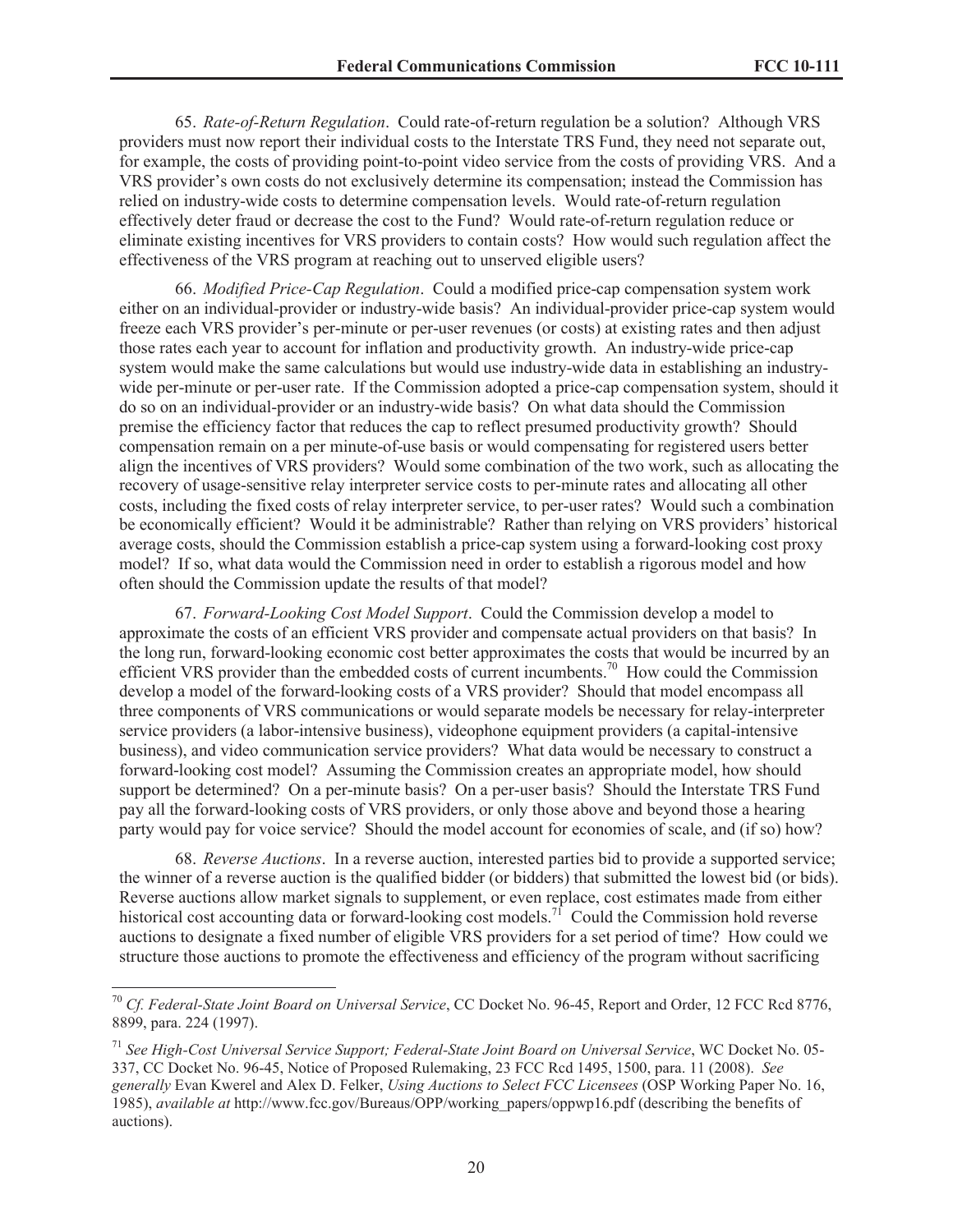sustainability and quality of service? One possibility is that the Commission could hold reverse auctions to determine the lowest cost providers of VRS, which would be wholly supported by the Interstate TRS Fund, and separate that component of the market from the provision of equipment and underlying pointto-point video communication services. Would such a system be economically efficient? How could we structure the reverse auctions to be most efficient? How frequently should the Commission hold reverse auctions? If held every few years, would the stability of long-term contracts outweigh the potential for innovative cost-cutting? Could reverse auctions for VRS be held in real time in a manner that would promote constant competition while also ensuring compliance with the needs of VRS users?<sup>72</sup>

69. *Structural Safeguards*. We seek comment on whether structural and accounting safeguards might be effective at encouraging efficiency in the VRS market. Would requiring structural separation between the participants in the videophone equipment, video communication service, and relay interpreter service components of the market improve competition? If the Commission required such structural separation, how should it compensate participants in each of the components (if at all)? If the Commission required structural separation, how could we best promote competition in each of the three components of the market? Should the relay interpreter services component of VRS be treated as common-carrier services that could be purchased at tariffed rates by any video communication service provider on behalf of their registered users?

70. *Jurisdictional Separations*. The Commission has thus far treated all VRS calls as interstate calls paid for by the Interstate TRS Fund. Has this treatment helped or harmed the effectiveness, efficiency, and sustainability of the VRS program? We seek input on intrastate TRS programs. How does usage of traditional, intrastate TRS compare with usage of VRS in terms of both number of users and minutes of use? What differences between state programs and the federal VRS program could account for differences in effectiveness, efficiency, or sustainability? Has the dual-allocation of authority over traditional TRS increased oversight of providers because the Commission and the states are both responsible for monitoring and paying for service? Could that dual-allocation of authority work with the VRS program, and if so, how? States currently contribute a portion of the funding to support 800 and 900 number telephone calls made over TRS. If a certain percentage of VRS calls are intrastate, should states be required to compensate a portion of the funding needed to sustain the VRS program?

## **6. The Incentives and Needs of VRS Users**

71. We seek comment in this section on how to better align the incentives of VRS users with cost-causation principles. As a matter of public policy, the Commission must ensure that federal subsidies are justified and legitimate, because TRS subsidies ultimately are borne by all telecommunications subscribers. In doing so, we must keep in mind the statutory requirement that TRS users "pay rates no greater than the rates paid for functionally equivalent voice communications services. $\frac{1}{2}$ <sup>73</sup> We thus first seek input on how to ensure that the Commission properly identifies functionally equivalent voice services and rates. We then seek comment on how to structure any federal subsidies to ensure that VRS providers meet the needs of VRS users without over-compensating VRS providers.

72. *Analogous Service and Rates*. To ensure that VRS users do not pay rates higher than the rates for "functionally equivalent" voice services, we need to identify such functionally equivalent services. What voice communications services are most functionally analogous to VRS and point-to-

<sup>72</sup> We note that the Commission sought feedback on reverse auctions in the *2006 TRS Cost Recovery FNPRM* and several VRS providers filed comments in opposition to this model. *See Telecommunications Relay Services and Speech-to-Speech Services for Individuals with Hearing and Speech Disabilities*, CG Docket No. 03-123, Further Notice of Proposed Rulemaking, 21 FCC Rcd 8379 (July 20, 2006) (*2006 TRS Cost Recovery FNPRM*). However, given the evolution of the VRS program over the past few years, we seek further comment on this approach.

<sup>73</sup> *See* 47 U.S.C. § 225(d)(1)(D).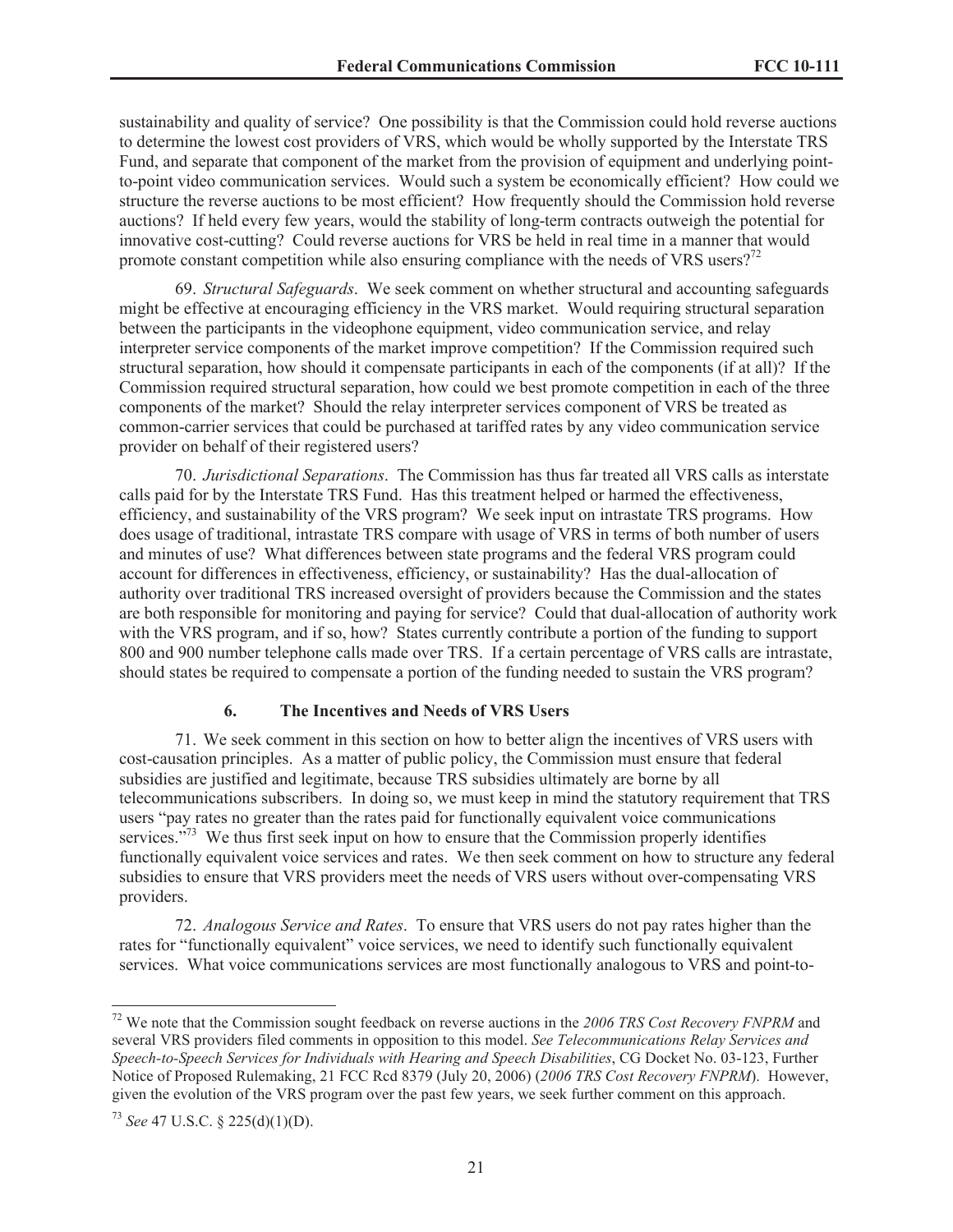point video communication service? Once we identify the functionally equivalent services, how can the Commission determine the extent to which VRS users are paying rates that are no greater (or less) than those paid by voice telephone users? How should the Commission account for the fact that current VRS offerings require the VRS user to subscribe to and pay for broadband Internet access in order to use VRS? How should the Commission account for information services, such as voicemail or speeddialing, which are often bundled with voice telephone service?

73. *Videophone Equipment*. In Part I, above, we ask numerous questions concerning the current functionalities, costs, and distribution of videophone equipment.<sup>74</sup> These same questions equally apply to the Commission's consideration of changes to the structure of the VRS program in the future, and are inherently intertwined with questions regarding what is the most effective, efficient, and sustainable structure. As such, we likewise seek comment on them in the context of potential changes to the structure of the VRS program.

74. *Individual Subsidies*. Would VRS users be better served if the Commission did not subsidize particular components of VRS communications, but instead directly subsidized the VRS needs of those individuals? The Commission's low-income program, for example, pays providers but then requires those providers to pass along the benefits to end users. Some providers offer unlimited local calling from a fixed location, whereas others offer mobile service with free long-distance but with limited number of minutes of use each month. Could a similar model work for VRS? Should it be specifically tailored to low-income persons with disabilities? Should a direct subsidy model include a component that would offset the costs of installing a videophone? How do these questions comport with the National Broadband Plan's recommendation that the Commission consider whether to establish separate subsidy programs to fund broadband services and assistive technologies under the TRS program?<sup>75</sup>

75. *Individual Vouchers*. Should the Commission issue vouchers directly to deaf and hard-ofhearing individuals to spend on the TRS program? Would a voucher system allow TRS users to tailor their demands so that providers are more responsive to them rather than to regulators? For example, one eligible user might use a subsidy to purchase broadband Internet access service, while another might use a subsidy to purchase videophone equipment or long distance service. Is a flexible voucher like this workable and efficient? Could such an individual voucher increase the effectiveness of TRS as a whole while keeping the program sustainable? How frequently should a VRS user be entitled to receive a voucher and, if usable for the acquisition of videophone equipment, for what type and quantity of equipment?

76. *Consumer Incentives.* The Communications Act requires that TRS users "pay rates no greater than the rates paid for functionally equivalent voice communication services  $[1]^{5,76}$  We seek comment on whether, if this is not already the case, the incentives for VRS use need to be aligned with the cost of providing the service in a way that makes the use of this service comparable to the use of voice communications services. For example, voice communications services often include a usagebased price component and wireless telephony packages typically include a set number of minutes the user can make each month at no additional cost; end users then pay on a per-minute basis for any overages. In that regard, we seek comment on whether the lack of usage restrictions on VRS creates any incentives for VRS use that do not exist for voice telephone use. Conversely, we recognize that VRS users must acquire broadband service to be able to use VRS, and thereby inherently incur costs that voice communication services consumers may or may not incur. Therefore, we seek comment on

<sup>74</sup> *See* para. 21, *supra*.

<sup>75</sup> Connecting America: The National Broadband Plan (rel. Mar. 16, 2010) at 182 (Recommendation 9.10) *available at* http://www.broadband.gov/plan/.

 $^{76}$  47 U.S.C. § 225(d)(1)(D).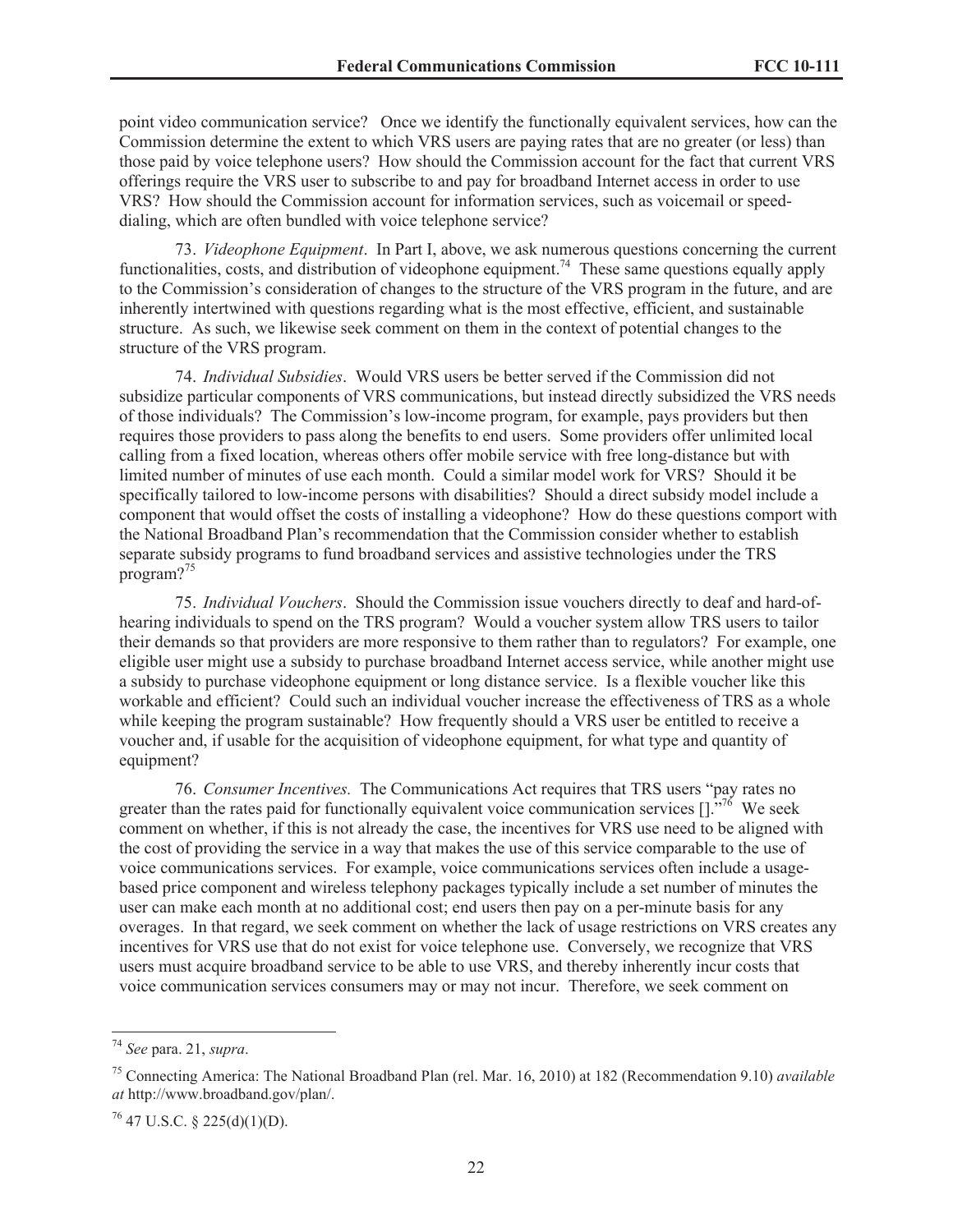whether the cost of broadband service as a prerequisite for VRS use is a disincentive for potential VRS users to use VRS. If either is true, are there structures that might be put in place to align the behavior of VRS users with the behavior of voice telephone users?

### **7. Other Regulations Affecting VRS Communications**

77. We seek comment here on other regulations that affect the VRS program's effectiveness, efficiency, and sustainability.

78. *Registration*. We also seek input on the effect of our VRS user registration requirements on competition among VRS providers in the various components. As discussed above, VRS users must register with a VRS provider and doing so imposes certain duties on the provider in exchange for certain benefits. Although a VRS user need not use the relay interpreter services of his default provider, he must affirmatively dial-around to another VRS provider if he seeks to use their relay interpreter services. Does the link between videophone service and relay interpreter service help or hinder the development of competition in each of these potential markets? How do our registration requirements affect the various components of VRS communications?

79. *Additional Reporting*. VRS providers must report their costs and minutes of use today to the Interstate TRS Fund Administrator. Should the Commission impose additional reporting requirements on VRS providers, for example separately reporting each driver of the fund (number of users, compensable minutes of use per user, and estimated cost per minute of use)? At present, all providers must submit detailed call records. However, in the event there is dramatic growth in use (*e.g.*, more than a specified percentage) within a given period of time, should providers be required to provide additional information explaining the nature and cause of such growth? If so, what information would be useful to evaluate whether the increased use is consistent with Commission rules?

80. *Other Regulations*. This Notice seeks comment on all aspects of VRS regulation, both as it is today and as it should be in the future. What future trends, new developments, or changes in industry structure can we expect in the next three to five years? How can the Commission reform the VRS program to ensure its continued effectiveness, efficiency, and sustainability over the next three to five years? What other regulations should the Commission adopt or modify now to prepare for the future?

## **IV. PROCEDURAL MATTERS**

81. *Comment Filing Procedures*. Interested parties may file comments and reply comments regarding this Notice on or before the dates indicated on the first page of this document.<sup>77</sup> **All filings related to this Notice should refer to CG Docket No. 10-51. We strongly encourage parties to develop responses to this Notice that adhere to the organization and structure of this Notice. Furthermore, we are specifically interested in concrete data or analyses that respond to the questions in this Notice.** Comments may be filed using the Commission's Electronic Comment Filing System (ECFS) or by filing paper copies.<sup>78</sup>

- Electronic Filers: Comments may be filed electronically using the Internet by accessing the ECFS: http://fjallfoss.fcc.gov/ecfs2/.
- Paper Filers: Parties who choose to file by paper must file an original and four copies of each filing. If more than one docket or rulemaking number appears in the caption of this proceeding, filers must submit two additional copies for each additional docket or rulemaking number. Filings can be sent by hand or messenger delivery, by commercial overnight courier, or by first-

<sup>77</sup> *See* 47 C.F.R. §§ 1.415, 1.419.

<sup>78</sup> *See Electronic Filing of Documents in Rulemaking Proceedings*, GC Docket No. 97-113, Report and Order, 13 FCC Rcd 11322 (1998).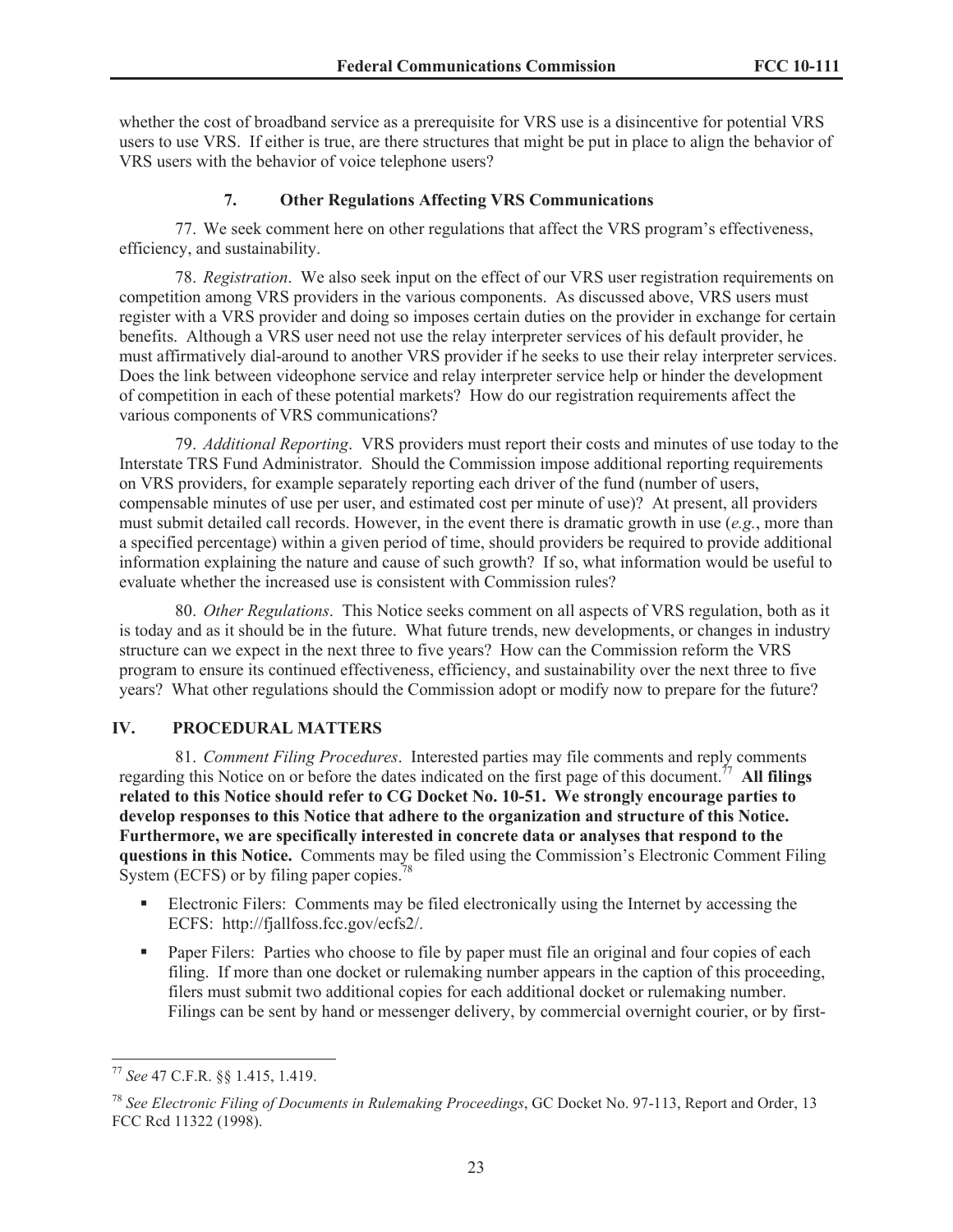class or overnight U.S. Postal Service mail. All filings must be addressed to the Commission's Secretary, Office of the Secretary, Federal Communications Commission. All hand-delivered or messenger-delivered paper filings for the Commission's Secretary must be delivered to FCC Headquarters at 445 12th St., SW, Room TW-A325, Washington, D.C. 20554. All hand deliveries must be held together with rubber bands or fasteners. Any envelopes must be disposed of before entering the building. The filing hours are 8:00 a.m. to 7:00 p.m. Commercial overnight mail (other than U.S. Postal Service Express Mail and Priority Mail) must be sent to 9300 East Hampton Drive, Capitol Heights, MD 20743. U.S. Postal Service first-class, Express, and Priority mail must be addressed to 445 12th Street, S.W., Washington D.C. 20554.

82. In addition, parties must send one copy of each pleading to: (1) the Commission's duplicating contractor, Best Copy and Printing, Inc., 445 12th Street, S.W., Room CY-B402, Washington, D.C. 20554, www.bcpiweb.com; phone: (202) 488-5300; fax: (202) 488-5563; (2) Mark Stone, Consumer and Governmental Affairs Bureau, mark.stone@fcc.gov; (3) Nicholas Alexander, Wireline Competition Bureau, nicholas.alexander@fcc.gov; (4) Diane Mason, Consumer and Governmental Affairs Bureau, diane.mason@fcc.gov; and (5) Nicholas A. Degani, Wireline Competition Bureau, nicholas.degani@fcc.gov.

83. Documents in CG Docket No. 10-51 will be available for public inspection and copying via ECFS (http://fjallfoss.fcc.gov/ecfs2/) and during business hours at the FCC Reference Information Center, Portals II, 445 12th Street, S.W., Room CY-A257, Washington, D.C. 20554. They may also be purchased from the Commission's duplicating contractor, Best Copy and Printing, Inc., Portals II, 445 12th Street, S.W., Room CY-B402, Washington, D.C. 20554, telephone: (202) 488-5300, fax: (202) 488- 5563, or via e-mail www.bcpiweb.com.

84. *Accessible Formats*. To request materials in accessible formats for people with disabilities (Braille, large print, electronic files, audio format), send an e-mail to fcc504@fcc.gov or call the Consumer & Governmental Affairs Bureau at (202) 418-0530 (voice), (202) 418-0432 (tty).

85. *Ex Parte Presentations*. This matter shall be treated as a "permit-but-disclose" proceeding in accordance with the Commission's ex parte rules.<sup>79</sup> Persons making oral ex parte presentations are reminded that memoranda summarizing the presentations must contain summaries of the substance of the presentation and not merely a listing of the subjects discussed. More than a one or two sentence description of the views and arguments presented generally is required.<sup>80</sup> Other rules pertaining to oral and written ex parte presentations in permit-but-disclose proceedings are set forth in section 1.1206(b) of the Commission's rules. $81$ 

86. *Paperwork Reduction Act*. This Notice does not propose any information collections subject to the Paperwork Reduction Act of 1995 (PRA).<sup>82</sup> This Notice, therefore, does not contain any new or modified "information collection burden for small business concerns with fewer than 25 employees," pursuant to the Small Business Paperwork Relief Act of 2002.<sup>83</sup>

<sup>79</sup> 47 C.F.R. §§ 1.1200 *et seq.*

<sup>80</sup> *See* 47 C.F.R. § 1.1206(b)(2).

 $81$  47 C.F.R. § 1.1206(b).

 $82$  Public Law 104-13.

<sup>83</sup> Public Law 107-198; *see* 47 U.S.C. § 3506(c)(4).